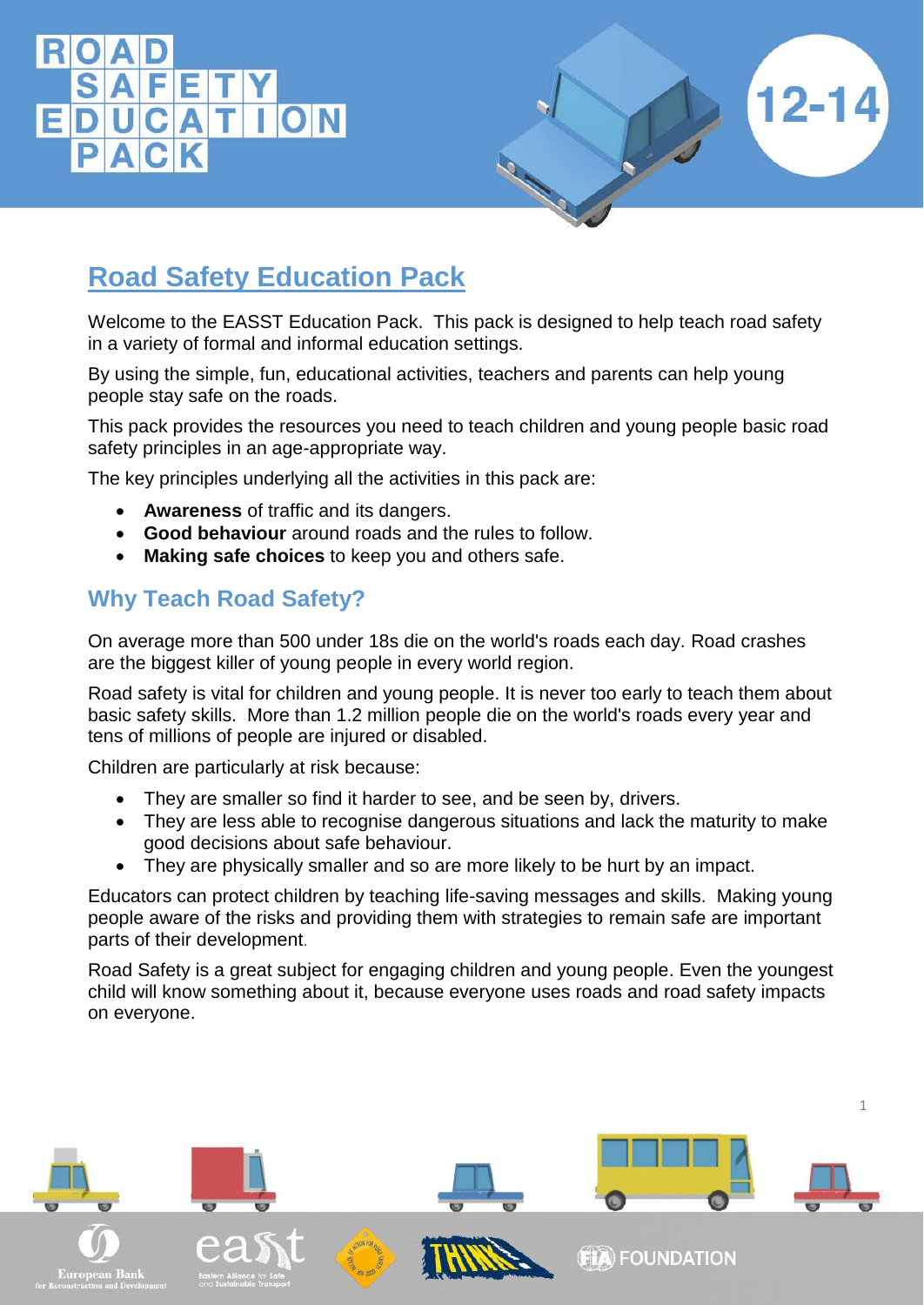

 $\overline{\phantom{a}}$ 

### **Road Safety Education Pack (cont.)**

### **Introducing the Education Pack**

This pack provides stimulating and engaging activities to introduce road safety messages and behaviours.

The pack is split into three sections:

- Under 6s
- $6 11$  year olds
- $\bullet$  12 14 year olds

The topics covered in each section vary according to the target age group, but they all relate to our key principles.

### **How to Use the Education Pack**

Each section of the pack provides age-appropriate resources, along with introductory notes and advice for teachers and group leaders.

These background notes and resources give all the information you need to run road safety sessions with young people.

The resources consist of a mixture of teacher-led ACTIVITIES (lesson plans and exercises), as well as HANDOUTS designed to be copied and given to the children.

The activities and handouts form a road safety education programme that can be incorporated into lessons or after-school activities. We suggest having different activities each week over a number of weeks, and reinforcing road safety messages whenever possible.

The activities and handouts can be used individually, too, to raise specific road safety issues. Each one is a stand-alone exercise for improving road safety awareness.

When using the resources please remember the following points:

#### **Key Messages**

The Teachers' notes for each section outline the **key messages** for the age group. Each exercise also includes key messages and the objectives. Try to reinforce these key messages at all times.

#### **Active Learning**

Children and young people learn best when active and engaged. Try to make your sessions as **interactive** and hands-on as possible.

**FIA** FOUNDATION luropean Ban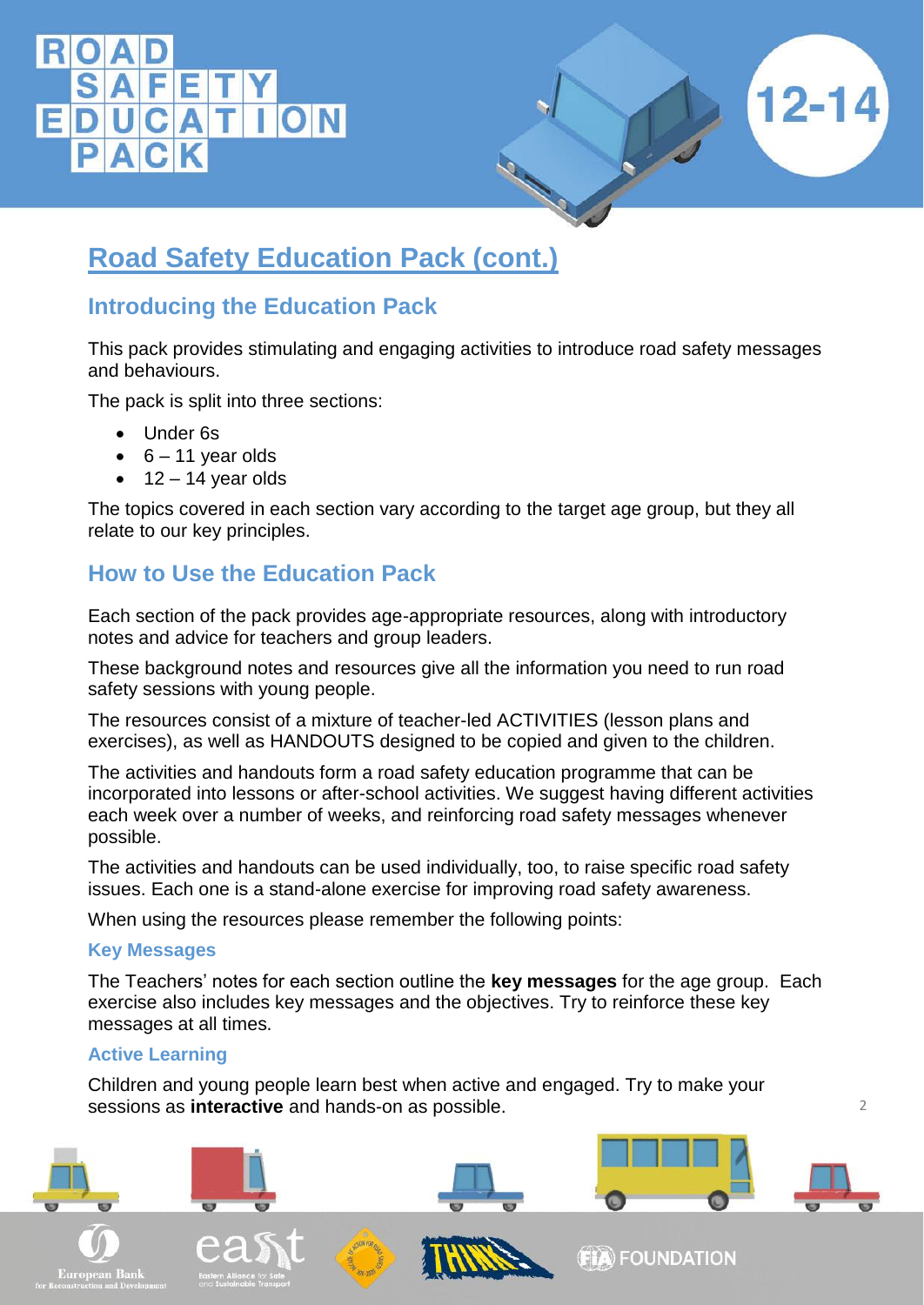

### **Road Safety Education Pack (cont.)**

#### **Real Life Experience**

It is essential for children and young people to learn about roads, traffic and safe behaviour at first hand. Always try to include **outdoor practical activities** in your road safety teaching.

#### **Understanding the Vocabulary**

For children to engage fully and understand road safety, they need to be familiar with the relevant **vocabulary**. Make sure the young people you are working with understand the terms you are using. This is particularly important with young children but remains relevant for all age groups.

#### **Diversity**

This pack is designed to focus on universally applicable road safety messages and behaviours to keep children safe. However, the children in your group may have **different experiences** of roads and traffic and you may need to adapt your activities accordingly. For example, some children will come from homes where there is no car, or they might live on a street with no pavement. In addition, children in urban and rural areas will face different issues, and their sessions may require a different emphasis.

#### **Sensitivities**

Group leaders should always check whether there is any child in the group with a family member or friend that has been involved in a serious traffic incident. Special sensitivity will need to be shown in these cases, and it may be appropriate to pre-warn the child's parent or carer so they are able to prepare the child for the activities.

#### **Involving Parents / Carers**

In addition to teaching the children, it is vital to include and involve parents with your road safety teaching. Children will be influenced by the behaviour of their parents. This pack includes a letter that you can give to parents that makes them aware of what the children have learned and how they can reinforce the messages.

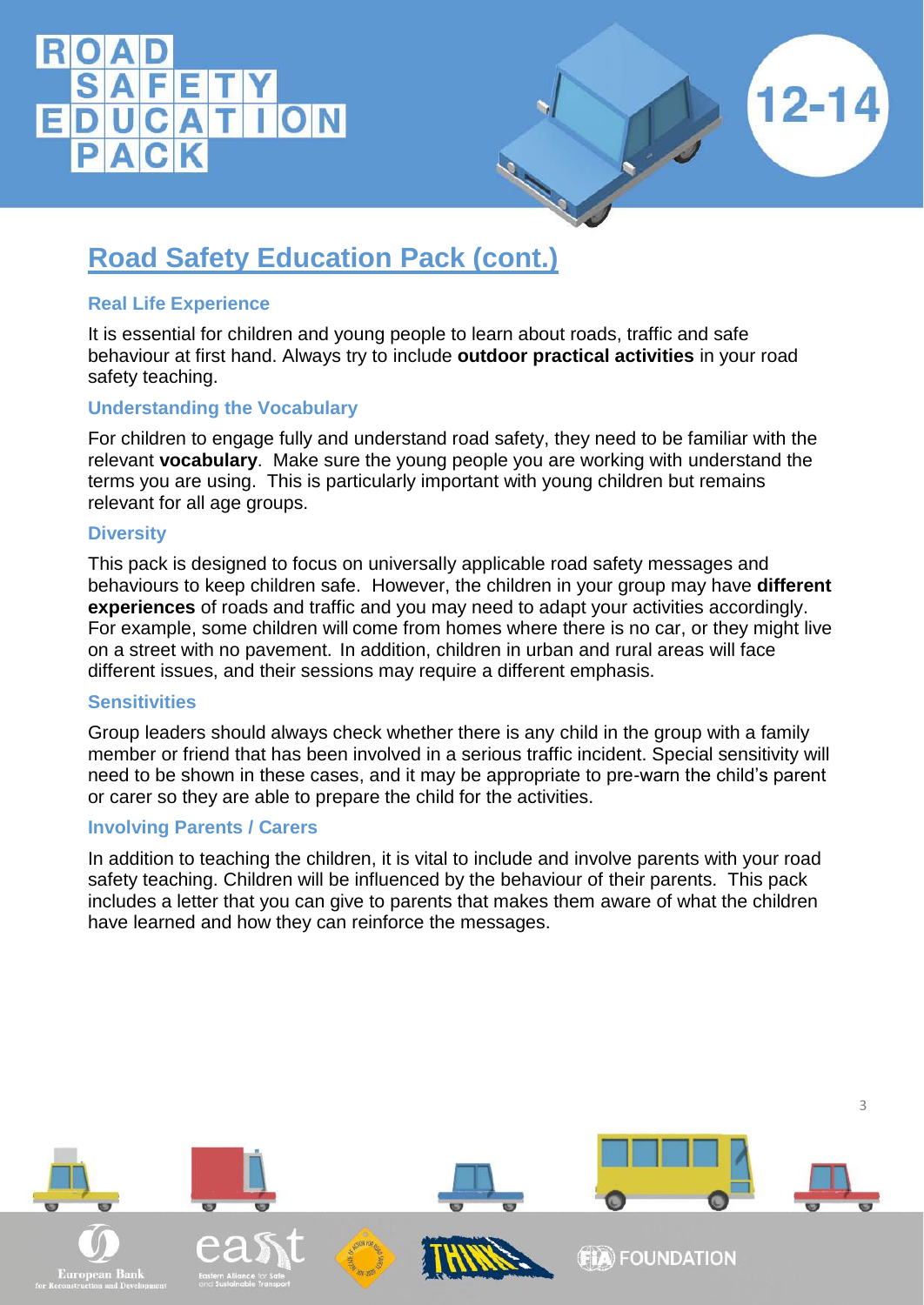

### **12-14 year old – Introductory Notes**

**This section of the pack teaches the following key messages: Be alert and always look for hazards. Don't take risks around roads. Road safety is for everyone. Avoid peer pressure. Always wear a seat belt.**

This section of the pack teaches road safety to young people aged between 12 and14. This age group can be hard to engage, as they will already know a lot about basic safety messages and may feel road safety is an issue just for younger children.

However, this is a vital age group to target. Young teenagers have more independence than younger children and are in one of the highest risk groups for dying or being seriously injured on roads. Road traffic injuries are the leading cause of death for 10-24 year olds.

The risks change at this age for several reasons. Teenagers are more likely to test the boundaries than younger age groups, and less able to assess risk than adults. In addition, they are likely to overestimate their abilities and be influenced to take risk by their peers.

When working with this age group, you should be clear that road safety is about stopping deaths and serious injuries and it is crucial to take it seriously.

You should also make sure that your sessions are pitched at the right level and that the teaching:

- Recognises what the young people already know and builds on this knowledge.
- Encourages discussion and participation.
- Relates to the young people's lives and own experiences.
- Involves real-life projects and practical assignments.
- Discusses the dangers of risk-taking and peer pressure and how to make safe choices.
- Gets young people to think about the consequences of their actions.

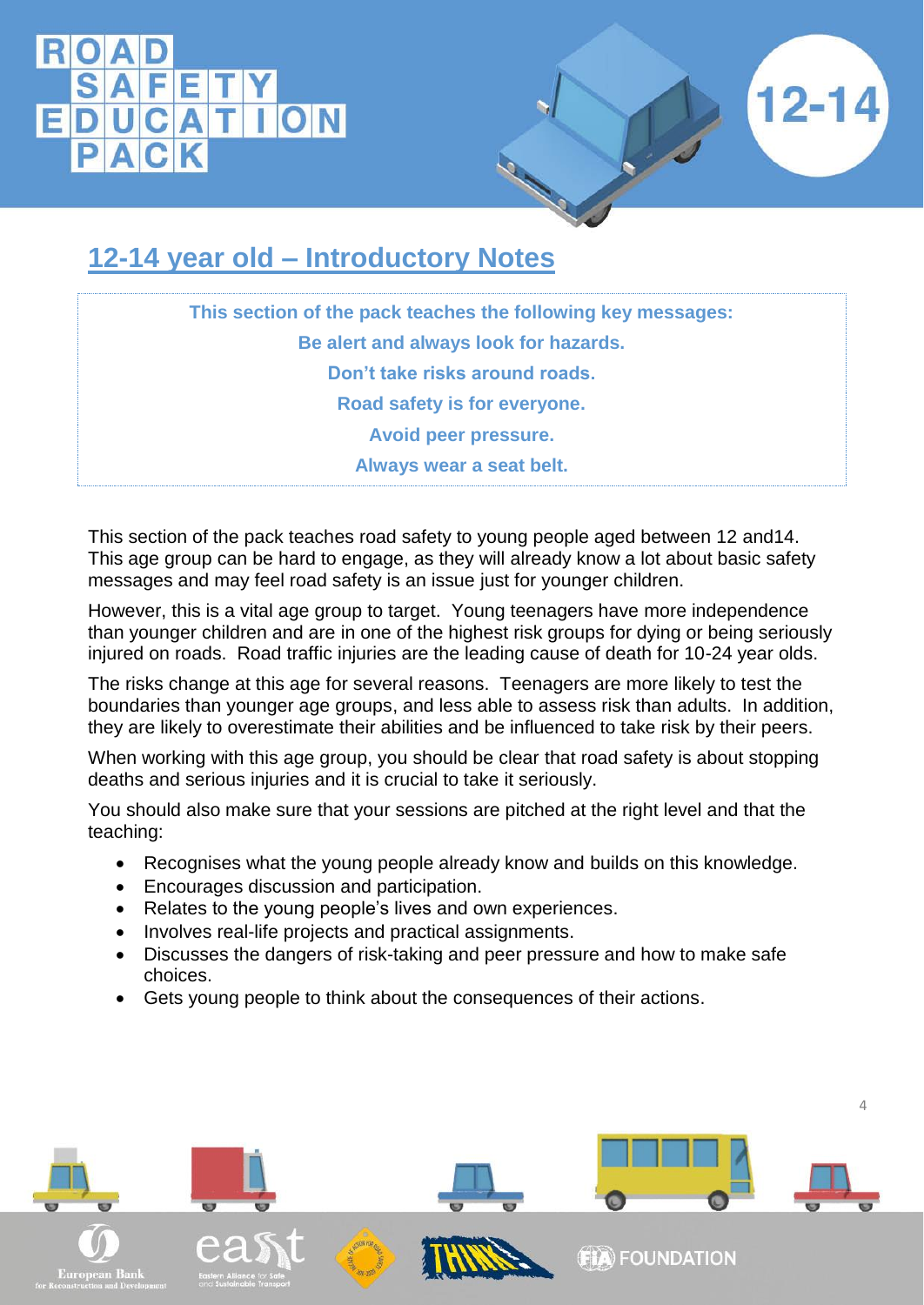

### **Getting Started**

### **Hazard Awareness and Understanding Risk**

The first couple of activities and handouts in this pack are designed to get the young people to focus on risk. These exercises challenge young people to consider their own behaviour and think about acceptable and unacceptable risk.

12-14

**ACTIVITY: 'Risky Behaviour – Group Discussion'** is an activity to get young people to reflect on their own behaviour and challenge their views on risk.

**ACTIVITY: 'How Risky? Activity'** continues this theme and gets young people to discuss and consider levels of risk.

**HANDOUT: 'Journey Planner' and 'HANDOUT: 'Rate your Safety'** are worksheets designed to get young people to relate their discussions on risk to their everyday experience and apply what they have learned practically.

### **Road Safety is for Everyone**

**ACTIVITY: 'Road Safety Campaign'** is an activity for young people to use their knowledge of safe behaviour around roads and to reinforce basic road safety messages in a non-patronising way.

**HANDOUT: 'Have your Say'** is a group discussion exercise to engage young people in thinking about the importance of road safety.

**HANDOUT: 'Cause and Effect'** helps young people to explore the consequences of actions and the effects they have from different perspectives.

### **Avoiding Peer Pressure**

**ACTIVITY: 'Peer Pressure – Drama Activity'**. This activity provides an opportunity to use drama to explore peer pressure as well as strategies to deal with it.

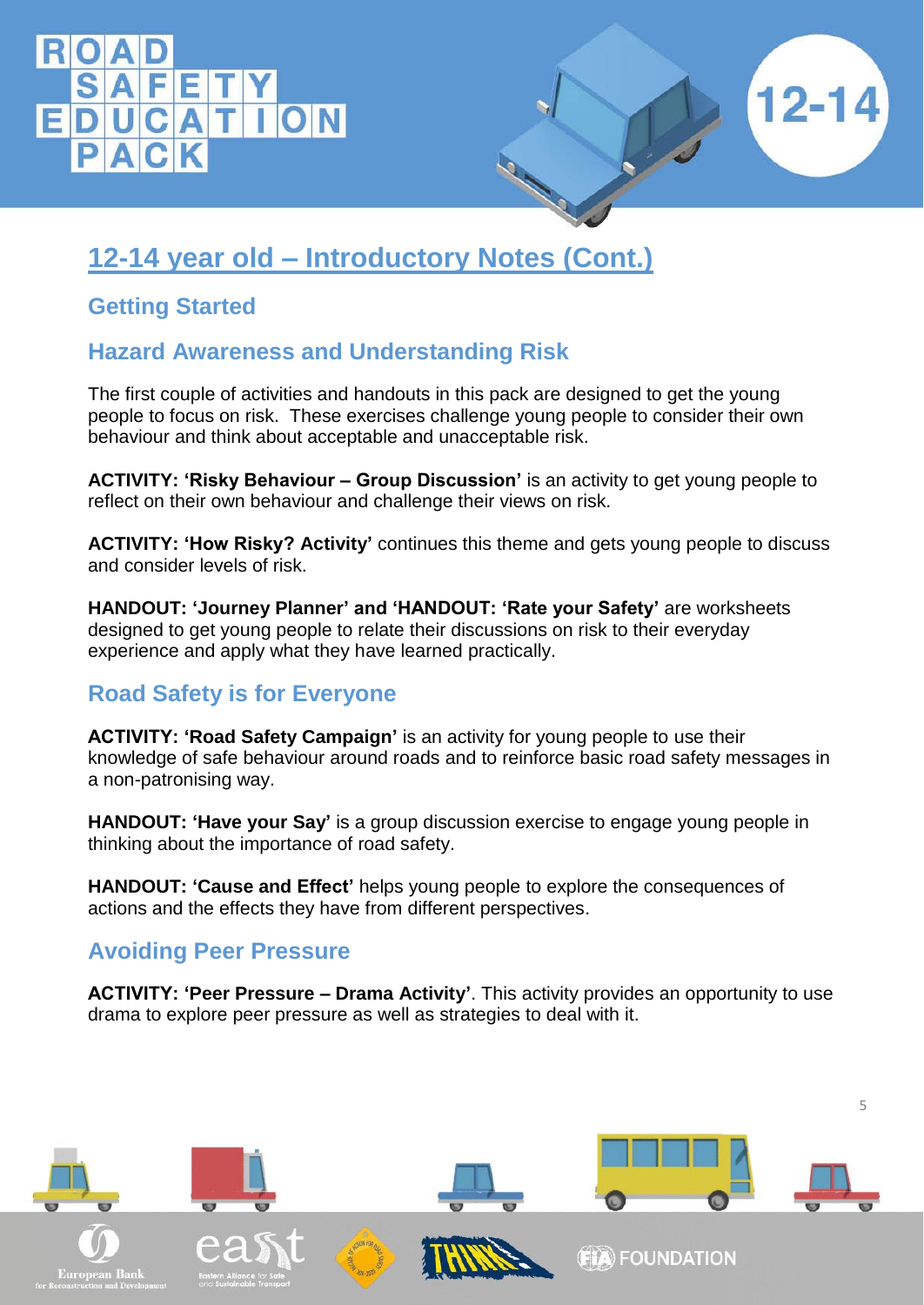### SAFEIY<br>DUCATI ON



#### **Always Wear a Seat Belt**

**HANDOUT: Seatbelts.** This sheet covers many of the key myths about wearing seat belts and challenges them. It can be used as a good overview of the topic.

### **Driver Behaviour**

The next two activities introduce topics relevant to young drivers. It is important to raise awareness of these issues before the young people learn to drive.

**ACTIVITY: 'Driver Behaviour'** is an exercise to get young people to research and make short presentations on a range of issues including impaired and distracted driving, wearing seat belts and speeding.

**ACTIVITY: 'Safe Driver Survey'** is a practical activity to observe driver behaviour firsthand and discuss the issues raised.

### **Drawing conclusions**

**ACTIVITY: 'Devise a Pledge Card'** is a final activity which gives the young people a chance to draw together what they have learned as well as to pledge to an on-going commitment to road safety.



6

 $12 - 14$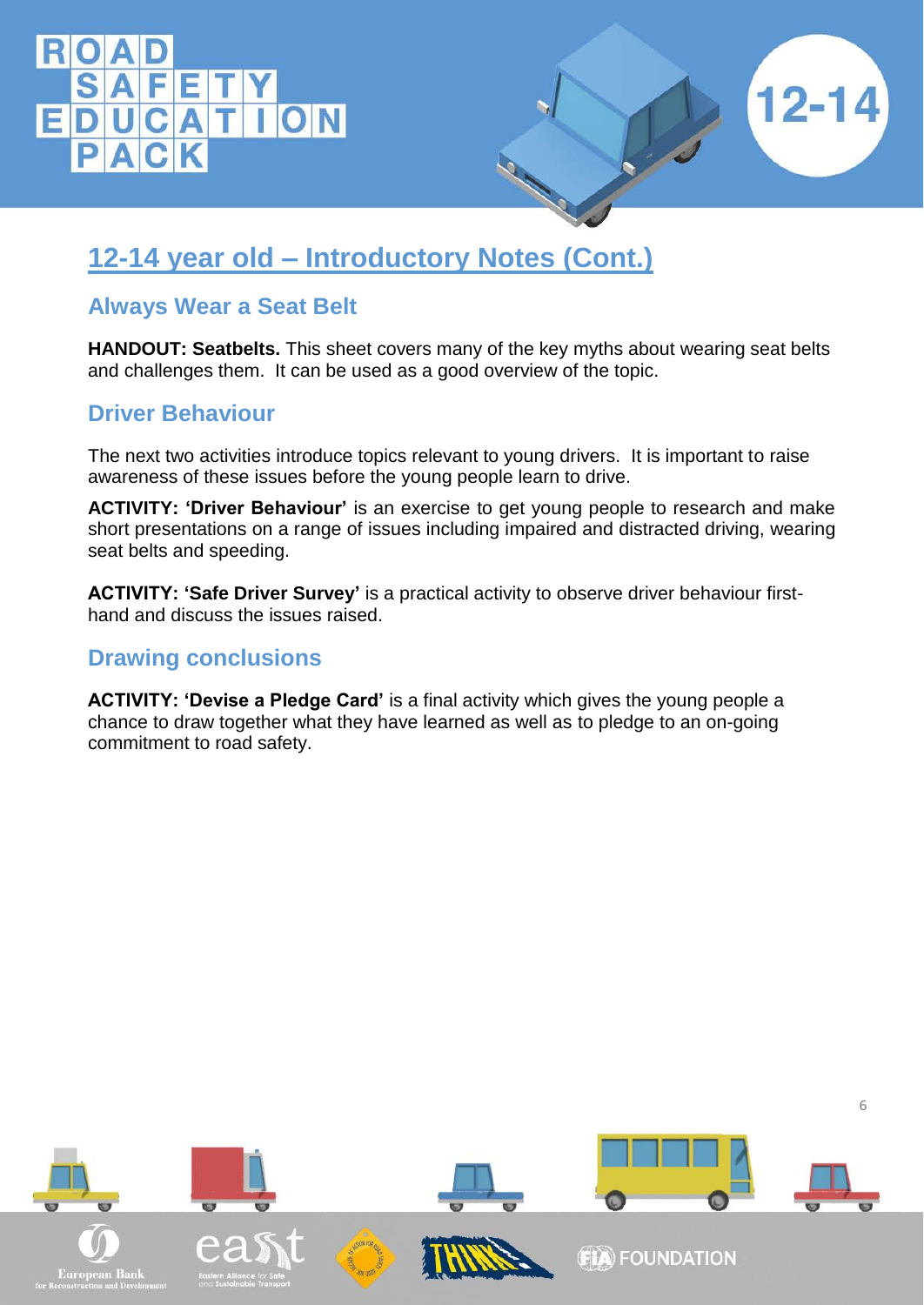## ON UCATI



### **ACTIVITY: Risky Behaviour – Group Discussion**

**Teacher's Notes:** This is a teacher led activity. These notes are for the group leader and are not designed to be given to the young people.

**Time Needed:** 30 minutes.

**Key Messages:** Hazard awareness, safe behaviour around roads and the risks to teenagers and young drivers.

**Objective:** To get young people to recognise that their inexperience and natural tendency towards risky behaviour puts them in particular danger on the roads.

This session is a group discussion to get young people to consider hazardous behaviour around roads and how to behave in order to keep themselves safe.

Explain to the group that research shows their inexperience means that they are less able to spot hazards, and their youth means they are especially likely to take risks.

Young people are the group most at risk on the roads - over 30% of those killed and injured in road traffic crashes are under 25. Road traffic injuries are the leading cause of death for 10-24 year olds.

Ask the young people in your group to consider the list below and see if they recognise any of the behaviours or characteristics in themselves or their friends. How might these behaviours put them at risk and how might they modify their actions to keep safe?

- Taking risks around roads and thinking road safety is only for little children.
- Being over-confident and believing that you don't need to take care.
- Using a mobile phone or wearing headphones when crossing roads.
- Messing around with your friends near roads.
- Not wearing a seat belt when in a car.
- Going out at night without bright clothing making it hard for drivers to see you.

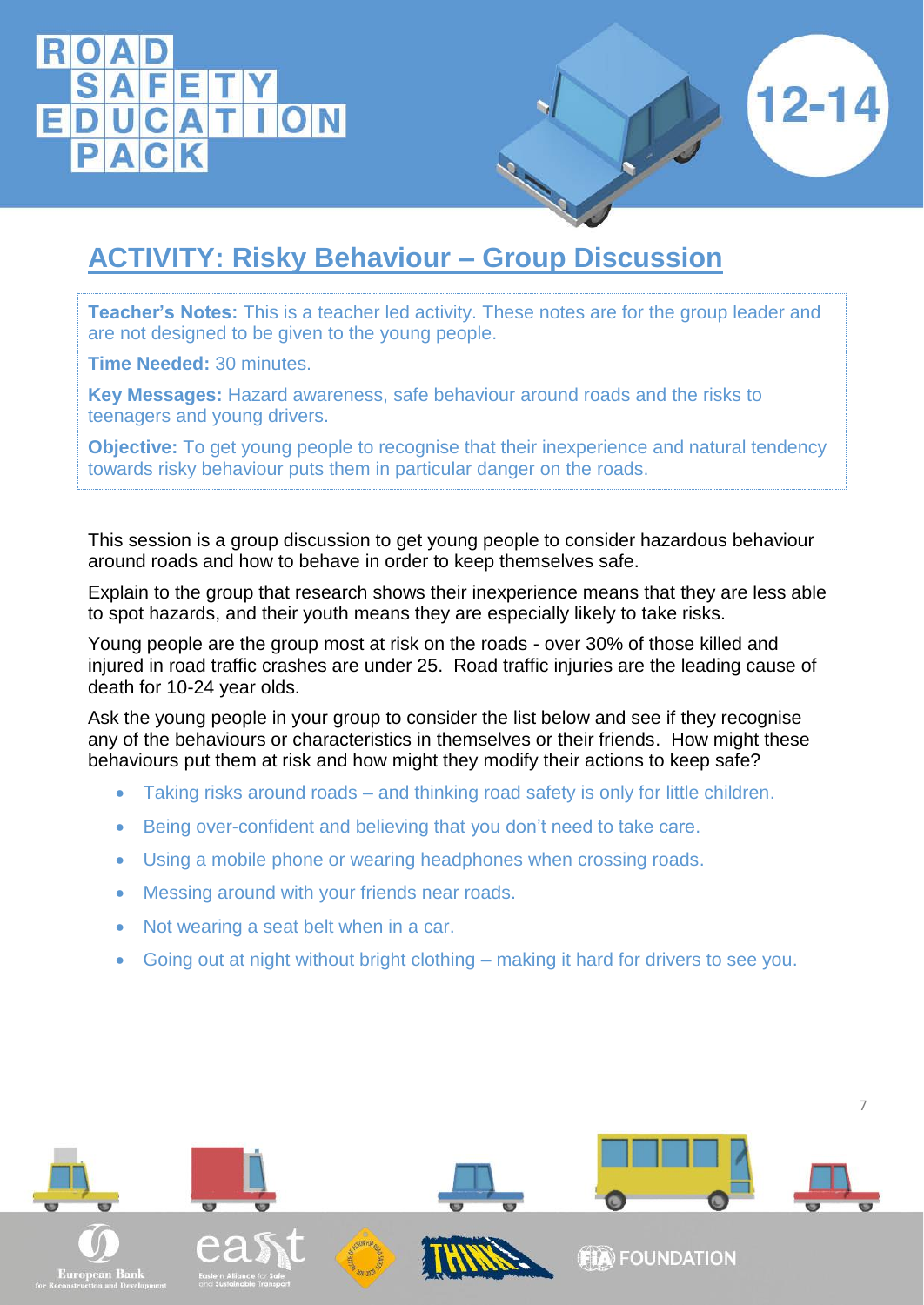

### **ACTIVITY: How Risky?**

**Teacher's Notes:** This is a teacher led activity. These notes are for the group leader and are not designed to be given to the young people.

**Time Needed:** 30 minutes.

**Key Messages:** Stay alert around roads and behave safely. Don't take unnecessary risks.

**Objective:** To get young people to consider the level of risk involved in day to day activities and to assess acceptable and unacceptable risk.

#### Print and cut out several sets of the statements on the next page.

Split the young people into small groups and give each group a set of the statements. Get each group to discuss the scenarios and assess the level of risk involved with each one. After discussion, get them to divide the statements into three piles:

- Low risk I would do this.
- Could be risky Not a good idea.
- Very risky Never do it.

Once all the small groups have assigned the cards to the three piles, bring them back together for a whole-group discussion.

Ask which cards they put in each pile and why? Get them to compare their answers and see if they all agree. If they disagree – ask them to discuss their reasons.

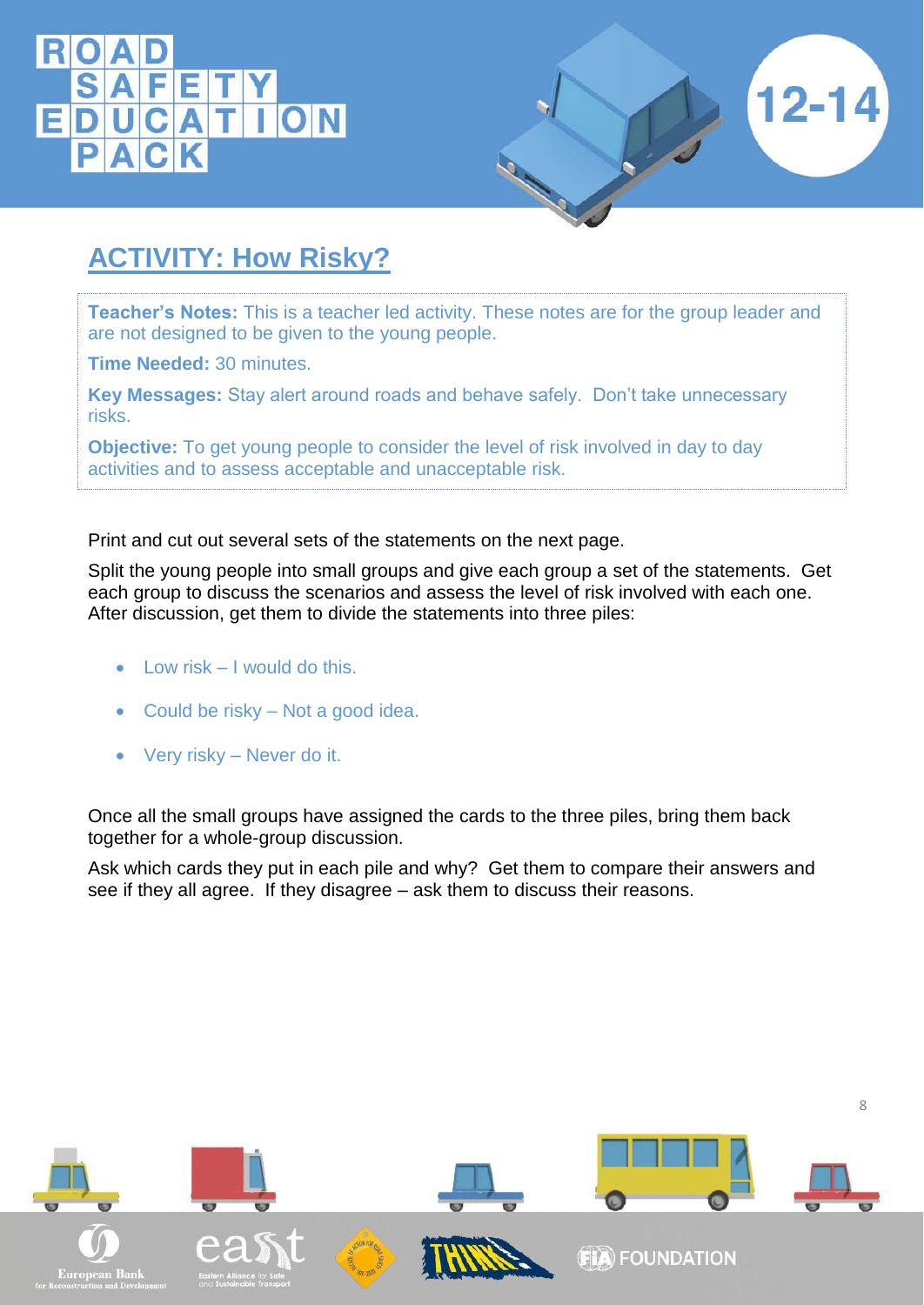### ROA **SAFETY<br>EDUCATION**



### **How Risky? (Cont.)**

Checking your phone whilst walking along the pavement

Leaving late for school

Going out at night wearing dark clothing

Messing about with friends at the bus stop

Playing football in the park

Listening to music through headphones whilst crossing the road

Encouraging a driver to exceed the speed limit

Playing around in the back of a car when getting a lift home

Not wearing a seat belt

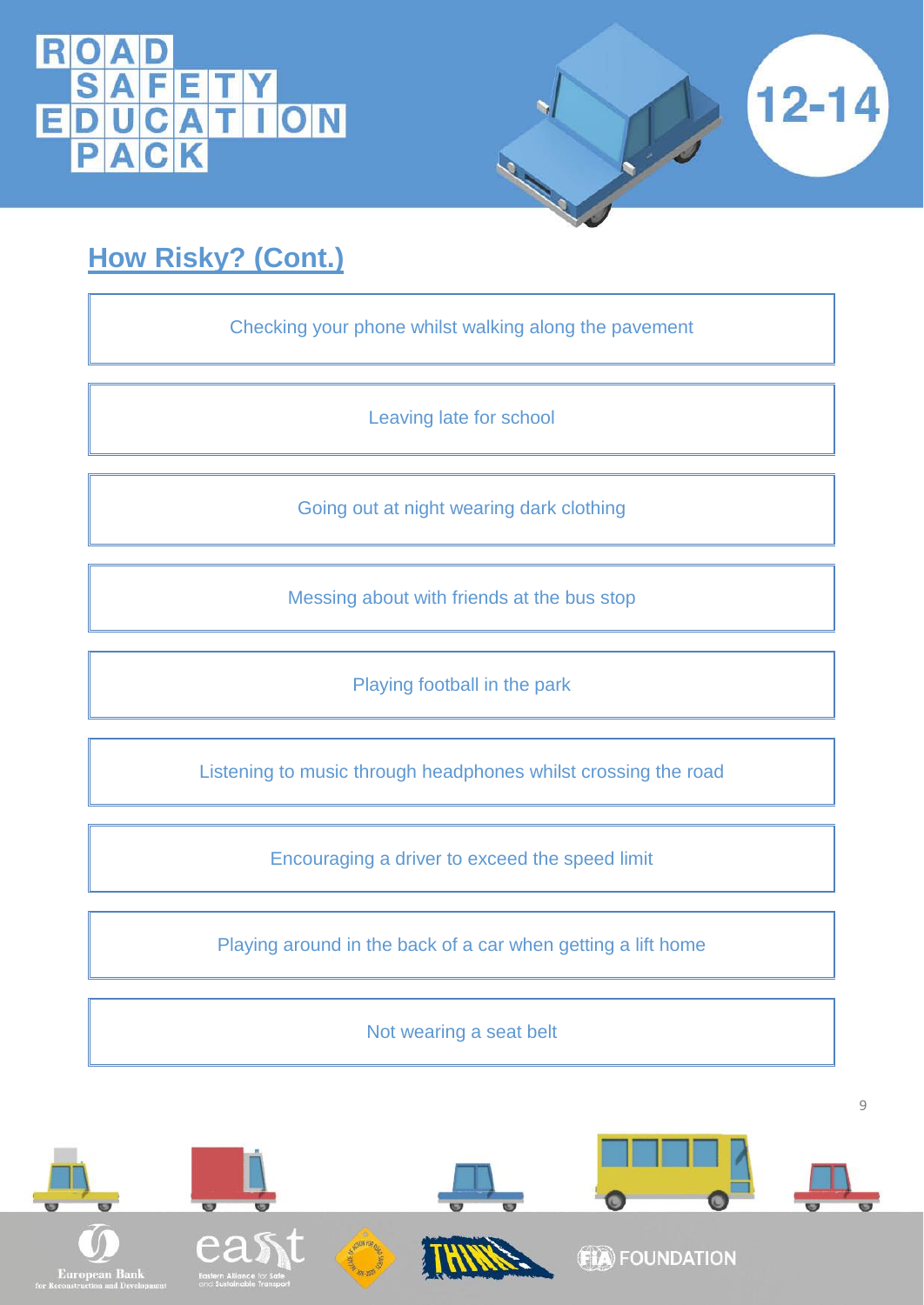### ī  $O<sub>N</sub>$ A



### **HANDOUT: Journey Planner<sup>1</sup>**

You will travel between your home and school around 400 times a year. This exercise is to help you look again at this journey and consider ways to make it as safe as possible.

Find or draw a local map that shows your journey to school.

Follow the stages below to analyse your journey and use the grid to consider the hazards and ways to reduce the risks.

- List the hazards at each stage (Things that could harm you).
- Rate the risk for each hazard high, medium or low? (How likely is it to happen?)
- Think about how you could remove or reduce the risk and keep yourself safer.

Below is a sample grid. Look at this example and then complete the grid below for your journey.

| Stages of my<br>journey                                       | <b>Hazards</b>                                      | <b>Risk</b>   | How to make my journey<br>safer                                                                                               |
|---------------------------------------------------------------|-----------------------------------------------------|---------------|-------------------------------------------------------------------------------------------------------------------------------|
| Walk along the lane<br>with no pavement to<br>the main road   | Being hit by a<br>vehicle coming<br>along the lane  | Medium / high | Walk at the edge of the<br>lane facing the oncoming<br>traffic. Wear bright<br>clothing.                                      |
| Walk on the<br>pavement along<br>main road to the<br>bus stop | Being hit by a car<br>coming out of the<br>driveway | Medium / low  | Stay alert. Do not get<br>distracted by friends or<br>by your phone. Avoid<br>wearing headphones.                             |
| Get on the bus                                                | Risk of falling if the<br>bus stops suddenly        | Low           | Find a seat or hold on to<br>a railing if standing                                                                            |
| Get off the bus and<br>cross the road to<br>school            | Being hit by a<br>vehicle                           | Medium        | Wait for the bus to pull<br>away. Find a place with<br>good visibility to cross.<br>Stop, look and listen<br>before crossing. |

<sup>1</sup> This resource was originally published by the UK Department of Transport's Think! Campaign and we are grateful for their permission to reproduce it. http://think.direct.gov.uk







**FIA** FOUNDATION

10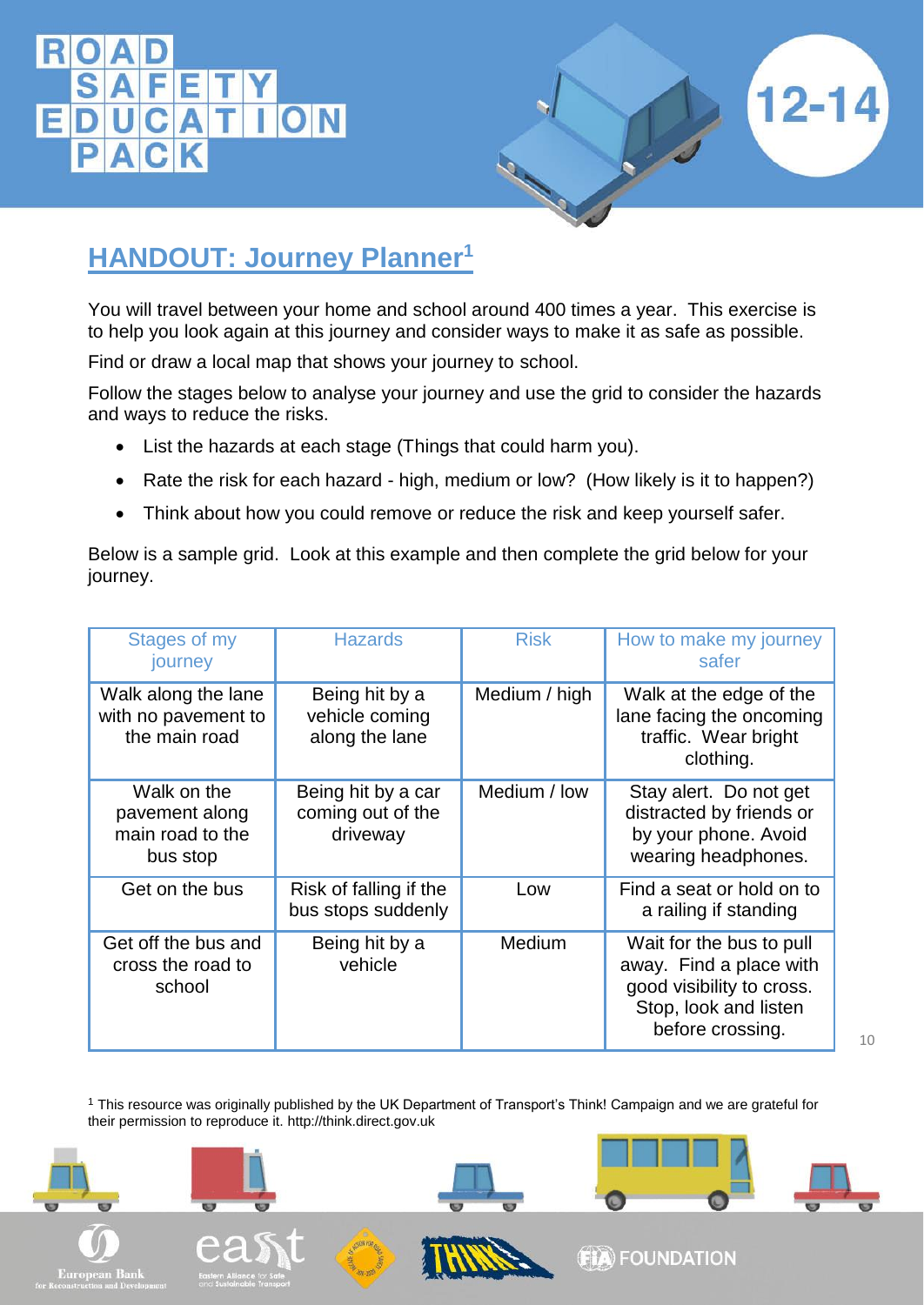#### **RO** ET SAFETY<br>DUCATI ON E  $\overline{\mathbb{A}}$  $\overline{\mathbf{C}}$  $\overline{\mathsf{K}}$ P



11

### **HANDOUT: Journey Planner (Cont.)**

Use this grid to analyse your own journey to school

| Stages of my<br>journey | <b>Hazards</b> | <b>Risk</b> | How to make my journey<br>safer |  |
|-------------------------|----------------|-------------|---------------------------------|--|
|                         |                |             |                                 |  |
|                         |                |             |                                 |  |
|                         |                |             |                                 |  |
|                         |                |             |                                 |  |
|                         |                |             |                                 |  |
|                         |                |             |                                 |  |

In addition, think about what you might do if something unusual happens?

- What if you are running late and in a rush?
- What if you miss your bus or your lift home?
- What happens if your friends are messing around near the road?

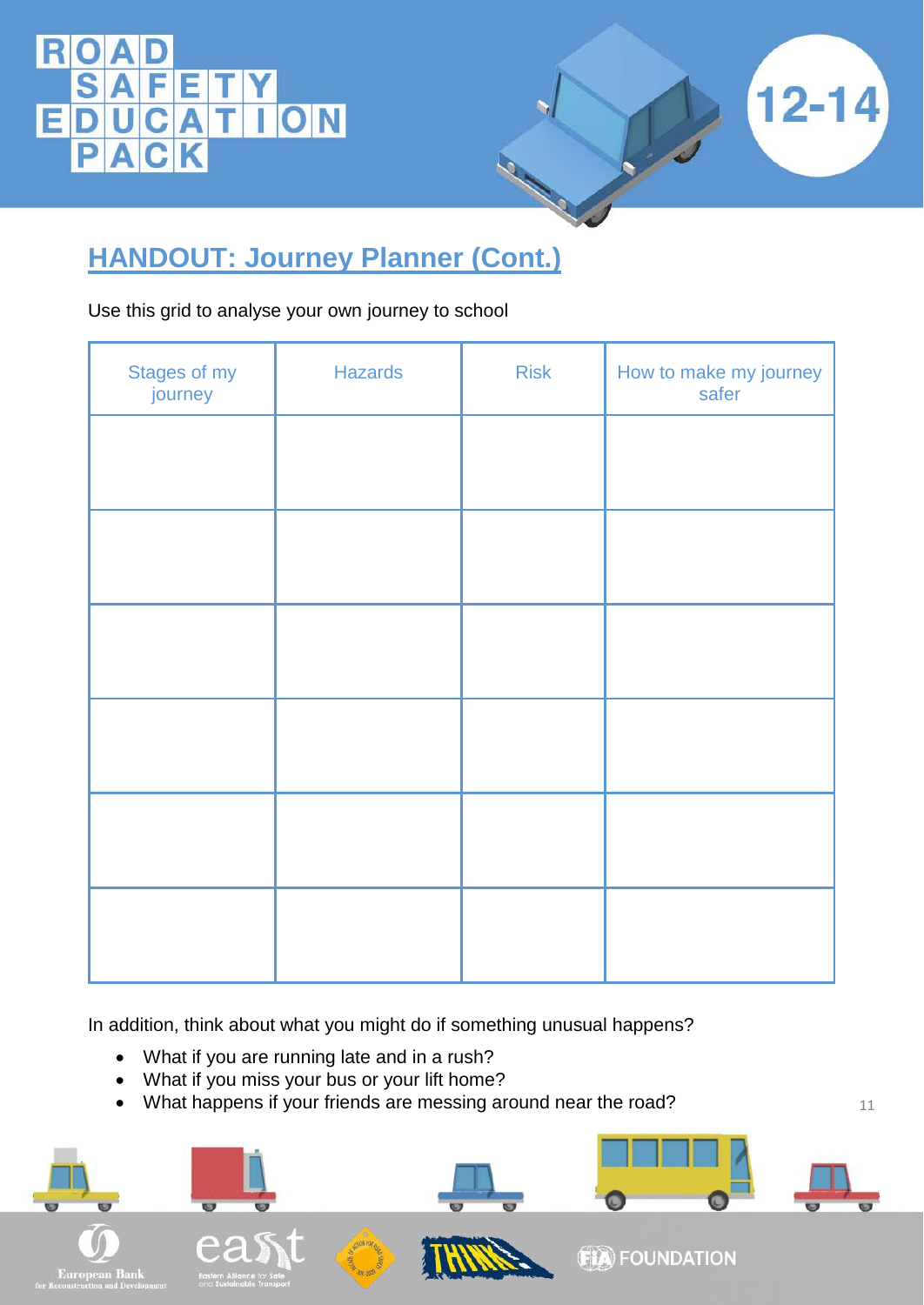#### R  $\overline{\mathbb{T}}$ E <u>AFEIY</u> ON E  $\overline{\mathbb{A}}$  $\overline{\mathbf{C}}$ P



12

### **HANDOUT: Rate your safety**

This is an exercise to help you rate your personal safety and assess your behaviour around roads.

Look at the chart below and consider how often you do any of the following:

|                                                             | <b>Rarely</b> | <b>Regularly</b> | <b>Always</b> |
|-------------------------------------------------------------|---------------|------------------|---------------|
| Do you allow enough time for your journey?                  |               |                  |               |
| Do you go out at night wearing high visibility<br>clothing? |               |                  |               |
| Do you wear headphones when crossing the<br>road?           |               |                  |               |
| Do you use your mobile phone near roads?                    |               |                  |               |
| Do you cross the road between parked cars?                  |               |                  |               |
| Do you cross roads regardless of the traffic?               |               |                  |               |
| Do you run across roads?                                    |               |                  |               |
| Do you wear your seatbelt when travelling in a<br>car?      |               |                  |               |

When you have completed the grid, compare your answers with your group and reflect on how you might be able to improve your safety.

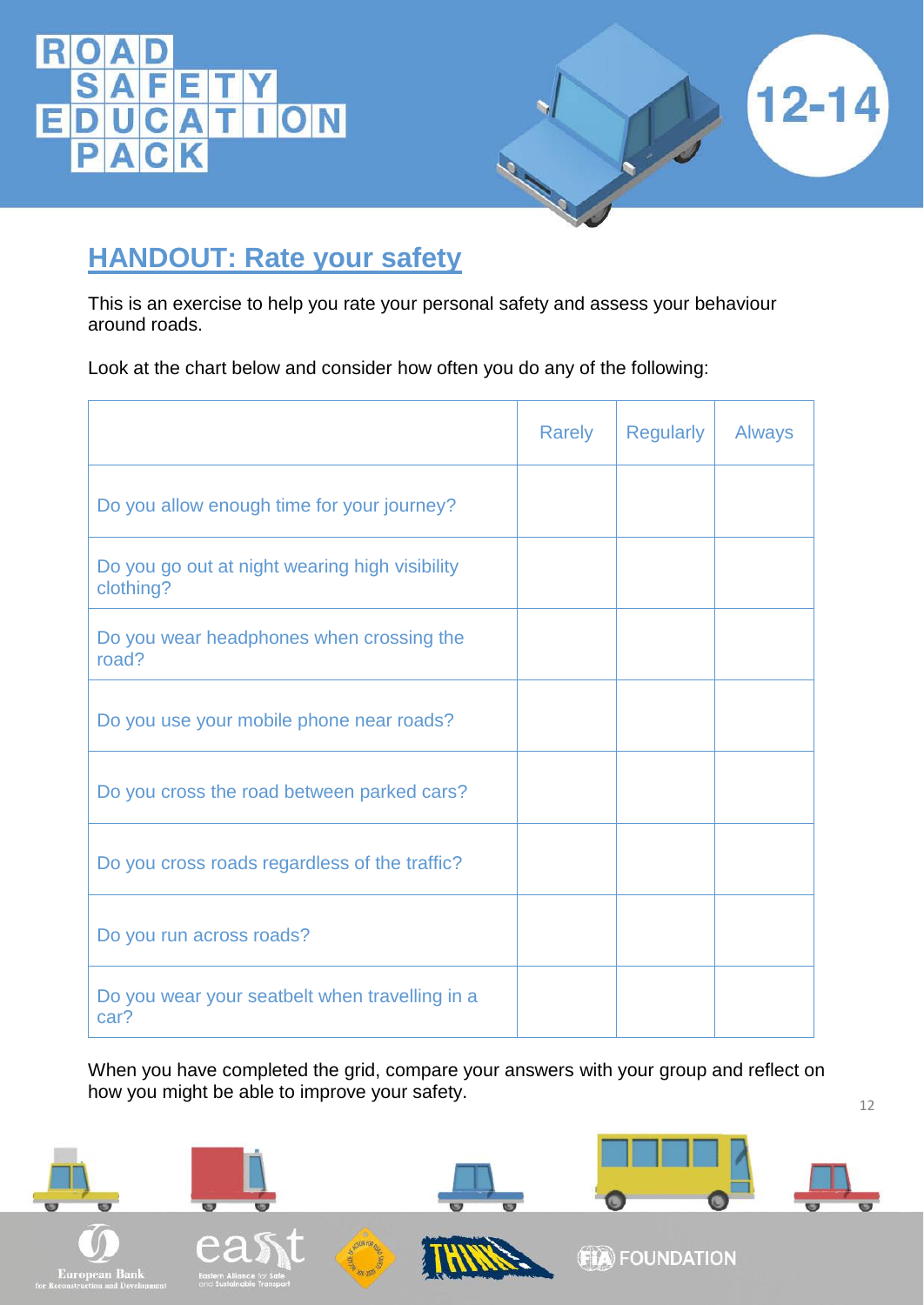

### **ACTIVITY: Road Safety Campaign**

**Teacher's Notes:** This is a teacher led activity. These notes are for the group leader and not designed to be given to the young people.

**Time Needed:** Minimum of 1 - 2 hours or longer for more ambitious the projects.

**Key Messages:** Stop, Look and Listen, Young Children should hold hands with an adult, Be bright, Always wear a seat belt.

**Objective:** To get young people to think about key road safety messages and reinforce them through a real-life project.

Ask the young people to devise a road safety campaign for younger children. Talk to them about the campaign and how they might present it.

Start by getting the young people to consider the message that their campaign will focus on. They might want to choose one of the following:

- Stop, Look and Listen
- Holding hands with an adult
- Be bright
- Always wear a seat belt

Once the young people have decided on their message, get them to work on their own or in small groups to devise the materials for their campaign. They could use a range of mediums including:

- **•** Posters
- **•** Games or stories
- Leaflets
- Video or social media (depending on the resources available).

Make sure the young people consider how to engage their audience and keep their key message central to their project.

Give them lots of time to devise their materials and provide them with as many resources as you can.

If possible, create links with a primary school or group of young children who could receive the projects when they are completed.

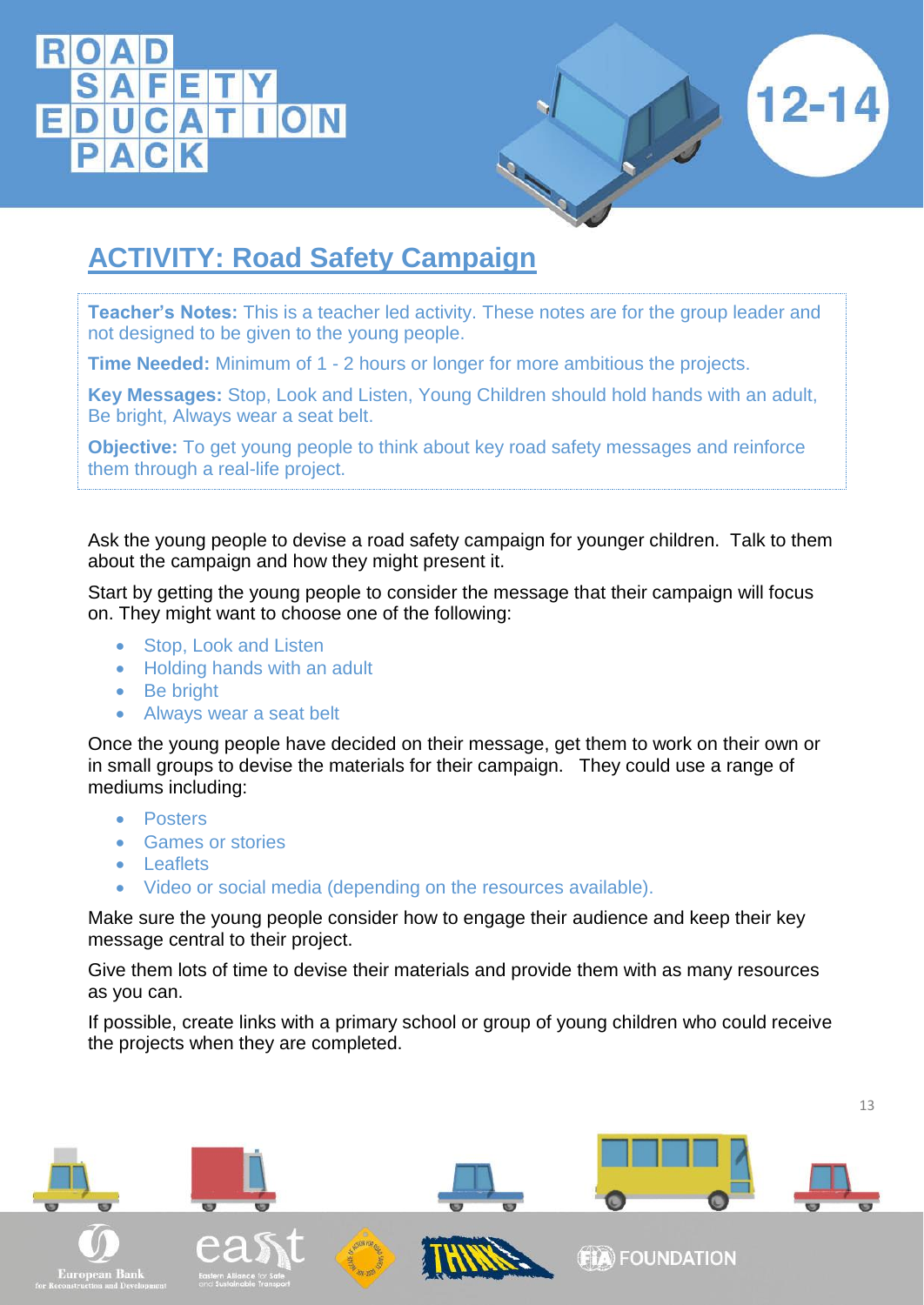## ROA **SAFETY<br>EDUCATION**

European Banl



### **HANDOUT: Have your say<sup>2</sup>**

Below are quotes from young people about their attitudes to road safety. In small groups, discuss their views. Are they right? Do you agree or disagree? Why?



**FIA** FOUNDATION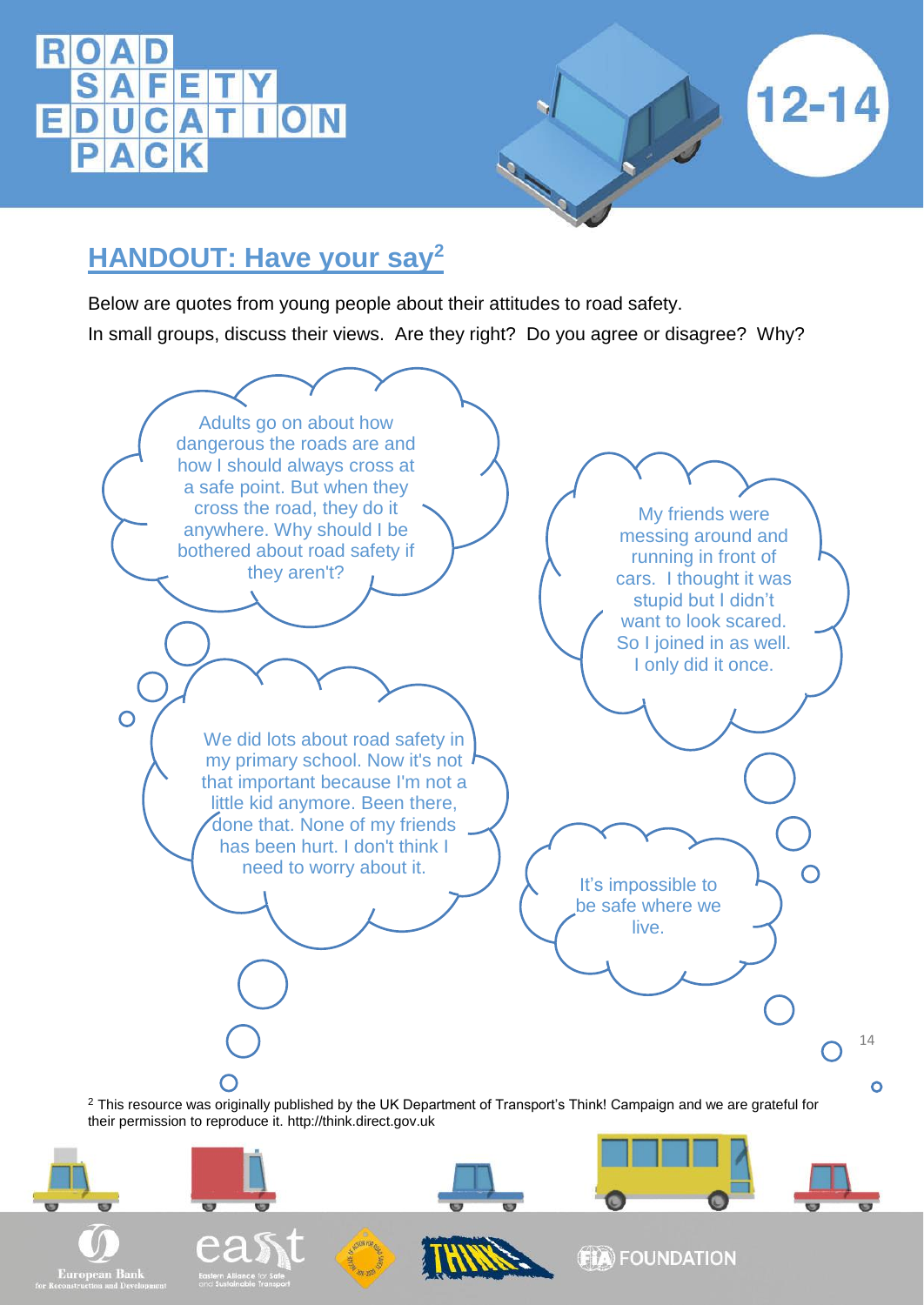



### **Have your say (Cont.)**

I know what the rules are but you don't always remember them in real life. When I'm late for school, I'm just thinking about getting there in time. I ran out to cross the road the other day and nearly ran into this old guy on a bike. I guess I was lucky.

Road safety? No, that's not something I even think about. It's not in the news on TV or on the radio every day like being stabbed or shot. Those things scare me.

I don't think there's any point worrying about it. I mean if you are going to get run over then it will just happen. It's not like you can do anything to stop it. If you're in the wrong place at the wrong time. Don't you think?

I never used to wear a seat belt in the back. They're too uncomfortable and I am too old for that now anyway. But then I saw this advert about what happens if you don't wear a seat belt and it really made me think. I always wear a seat belt now. Do you think I'm being too careful?

15

European Bank





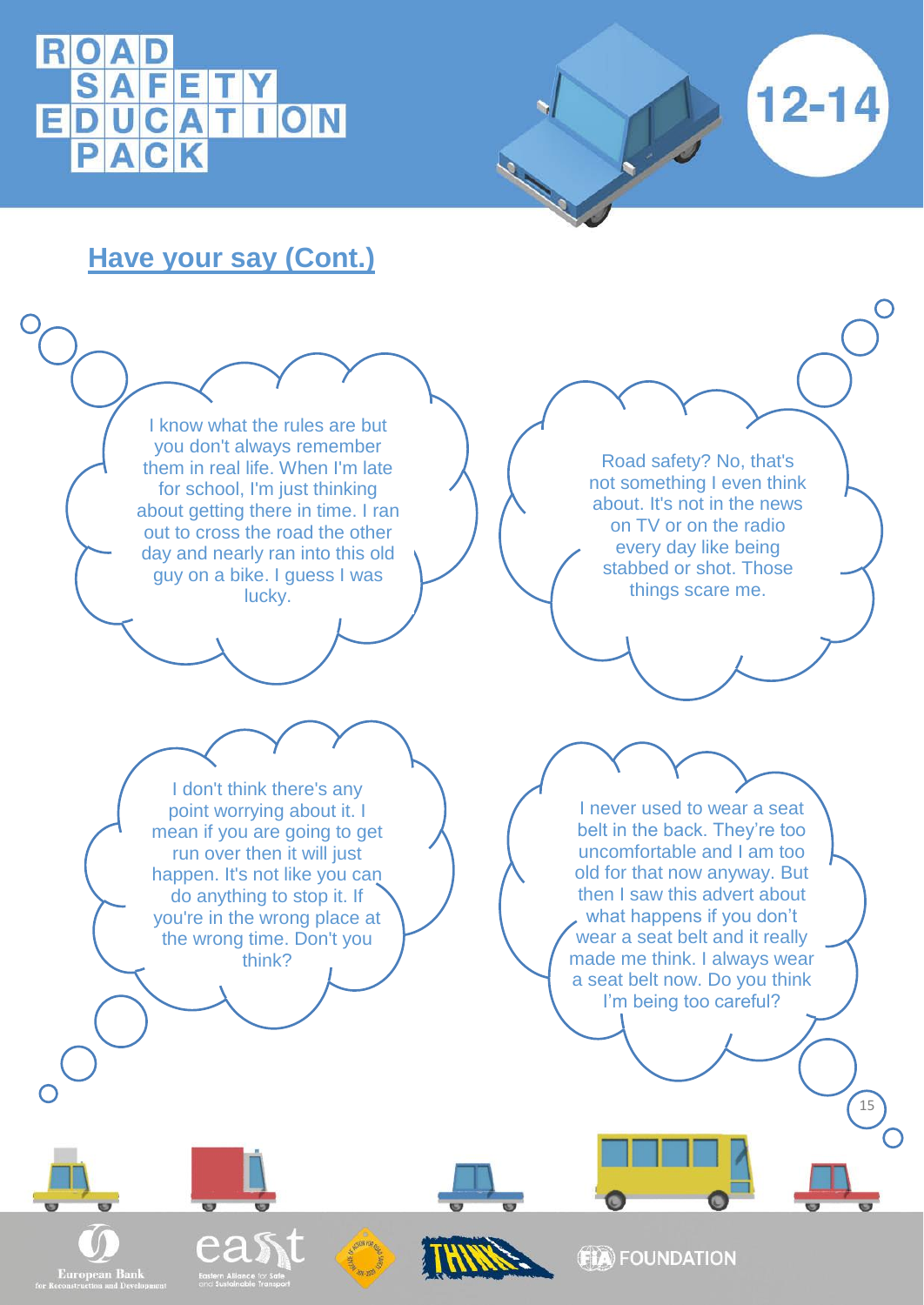# DUCATI



### **HANDOUT: Cause and Effect<sup>3</sup>**

The text below describes a traffic incident involving a thirteen year old boy called Josh. Read about Josh's accident and then use the information below to consider the accident from the perspective of the different characters involved.

### Josh's Accident

It was a Monday morning and a 13 year old boy called Josh was rushing to get to school. He was running late and had received a text from his friend, Ben, saying he was already at school. Ben wanted Josh to get to school as soon as possible so they could play football before class.

Josh saw his bus across the road. He rushed out into the road to get to the bus stop. He was hit by a car driven by a young mother with her baby in the back.

Josh did not see the car and the driver did not have time to stop.

Josh was taken to hospital with leg and head injuries that will take several months to heal.

After the collision, Josh has to spend a lot of time resting. As he started to recover, he had to spend a lot of his free time catching up on homework. He missed the end-of-term school trip and couldn't spend time with his friends.

Read the comments below from the characters involved. Think about how each person might feel, the consequences for each of them and how the accident has affected their lives.

#### **Josh**

*"I was already late. Then Ben texted to say he was already at school and he wanted a game of football. I saw the bus was about to stop over the road, so I just ran out to get on it. Next thing I know, I'm on the way to hospital. I was out of action for months."*

How could the incident affect Josh? Consider:

- Josh's physical injuries
- Things that Josh can't do with his friends while he recovers
- The time he is missing from school
- Josh's confidence when he is using the roads

16

<sup>3</sup> This resource was originally published by the UK Department of Transport's Think! Campaign and we are grateful for their permission to reproduce it. http://think.direct.gov.uk

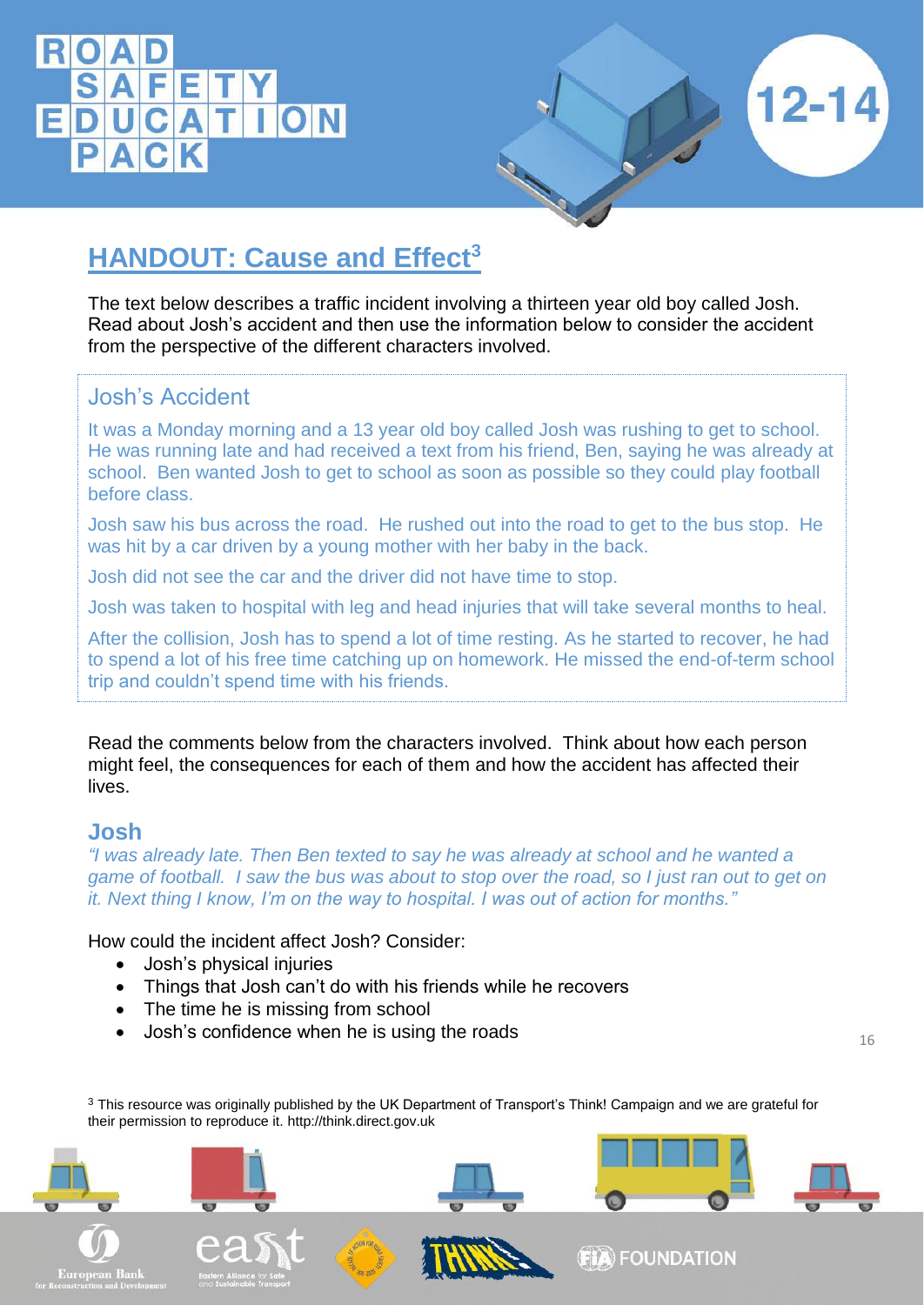

### **HANDOUT: Cause and Effect (Cont.)**

- How the incident could change the way Josh behaves in the future
- Josh's relationships with his friends

#### **Ben**

'I was already at school and bored. Josh had promised to be early so we could play football before class. Josh was late. I texted him to tell him to hurry up just before it happened. I really wanted a game. I'm just so happy he wasn't killed.'

How might the incident affect Ben? Consider:

- Whether Ben feels responsible for causing Josh to rush
- How it could change Ben's friendship with Josh
- What Josh's friends think of Ben
- How Ben will change his behaviour in the future

### **Josh's Mum**

'Josh was knocked over when he was rushing to school. I was always telling him to be careful on the roads. He was lucky the car wasn't speeding. He damaged his knee and hit his head so he had to have stitches. He was off school for ages.'

How might the incident affect Josh's Mum? Consider:

- Whether she blames him for the incident
- The things she will allow Josh to do in the future
- How she will treat Josh when he is going out on his own
- How she felt when she got the call to say Josh had been involved in the incident and when she saw Josh in hospital.

### **The Car Driver**

'It was horrible. The boy just ran out in front of me. I couldn't stop. I hit him. I was singing to my baby in the back so maybe I was a bit distracted, but I don't think that caused it. You can never be 100% sure though. I go over it again and again in my head. Good job I was going slowly. I could have killed the lad if I'd been going quicker.'

How might the incident affect the car driver? Consider:

- Whether she feels guilty for being partly to blame for what happened to Josh
- Her confidence in her driving
- The time and cost to get her car repaired
- What her friends and family might think about her and her driving.

17

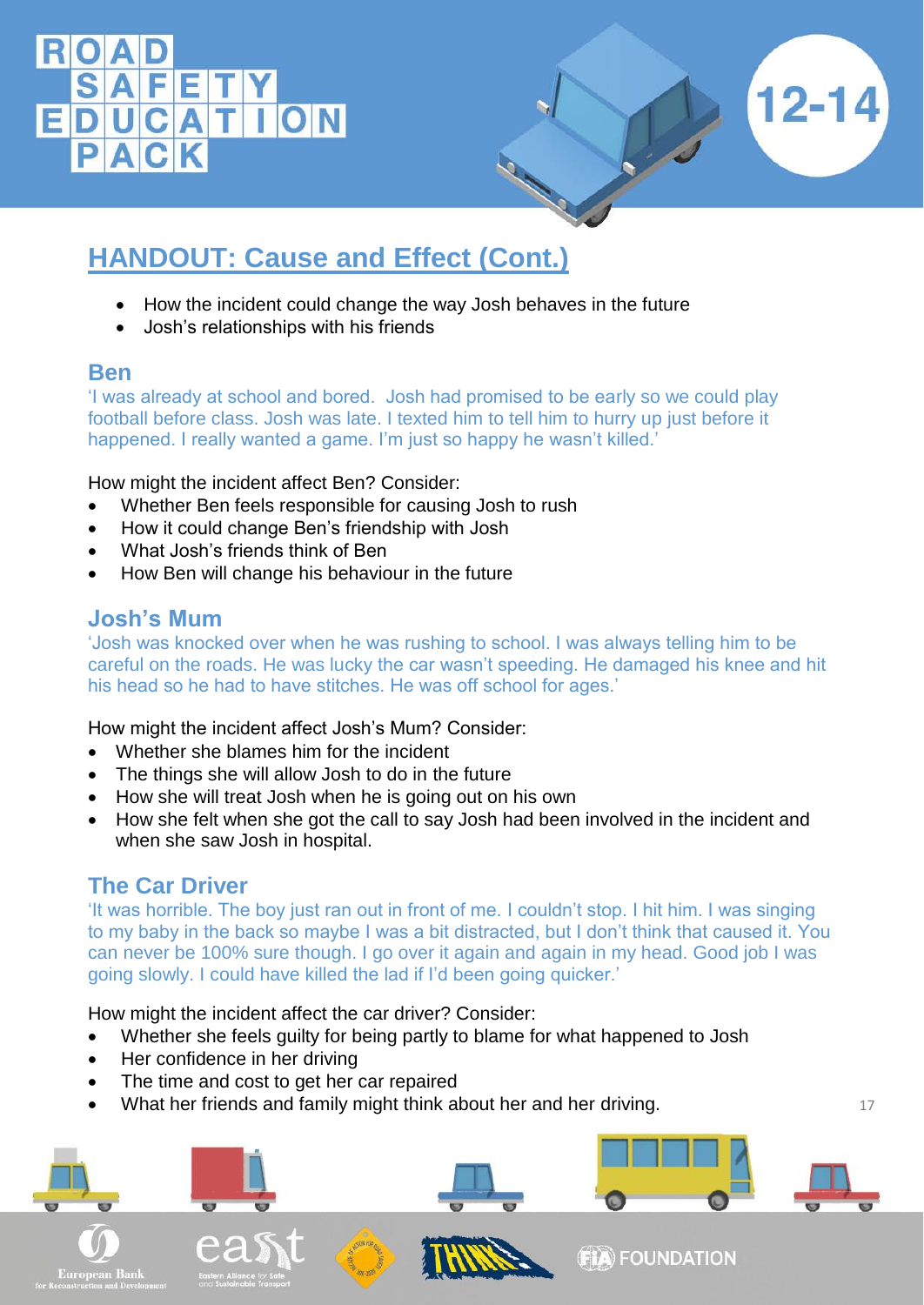### RO A **SAFETY<br>EDUCATION**



### **Handout: Cause and Effect (Cont.)**

### **The Police Officer**

'I see it all too often with young people on the roads. As pedestrians, on their bikes, in cars. This lad was lucky. A little faster and he'd probably have been killed.'

How might the incident affect the Police Officer? Consider:

- What he thinks of young people as road users
- How he feels when he arrives at the incident
- How he feels when he has to tell Josh's Mum about the incident
- How the incident might influence how he behaves with his own children.

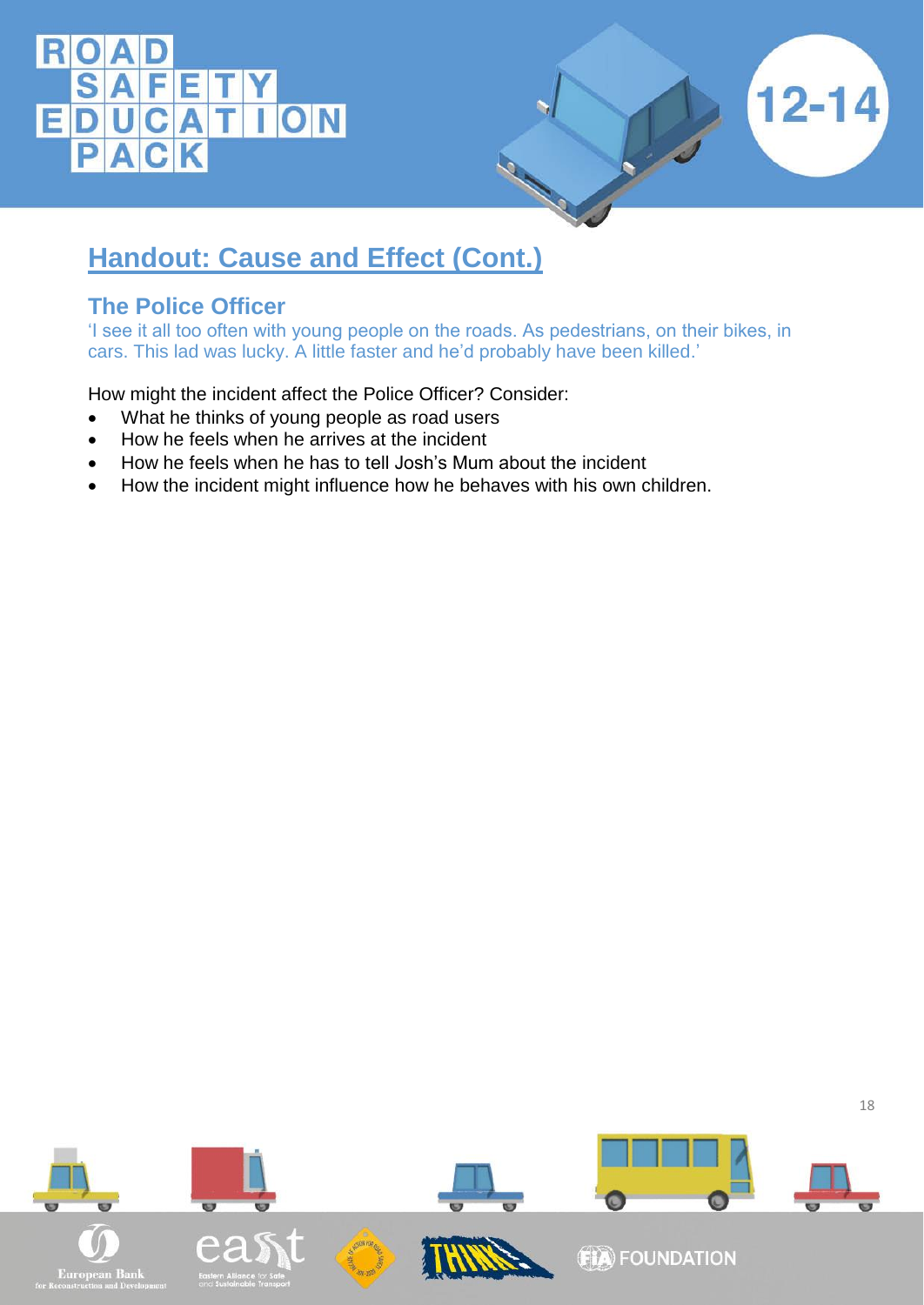

### **ACTIVITY: Peer Pressure – Drama Activity<sup>4</sup>**

**Teacher's Notes:** This is a teacher led activity. These notes are for the group leader and not designed to be given to the young people.

**Time Needed:** Around 1 hour – depending on the number of groups.

**Key Message:** Don't give in to peer pressure.

**Objective:** To use drama to explore the issue of peer pressure and equip young people with strategies to deal with it.

This exercise involves the young people producing a short piece of drama, approximately three to five minutes long.

If you have a large group of young people, you may wish to split them into groups of around 5 or 6.

Brief the young people that they will need to create a drama that includes evidence of peer pressure related to road safety. The story should include examples of risky or dangerous behaviour and young people being pressured to join in.

Make sure all the young people understand the concept of peer pressure. You may want to discuss examples before they start work on their dramas.

Every story should cover:

- A key road safety message
- Strategies for handling peer pressure and how to avoid becoming involved in dangerous behaviour
- The consequences of peer pressure

Give the young people 15 – 20 minutes to devise their story and rehearse their plays. During this time the trainer should spend some time going around the groups checking that they are on track with the task.

Once the young people have had time to rehearse – they should perform their short pieces to each other.

<sup>4</sup> This resource was originally published by the UK West Yorkshire Fire Service and we are grateful for their permission to reproduce it. www.westyorksfire.gov.uk

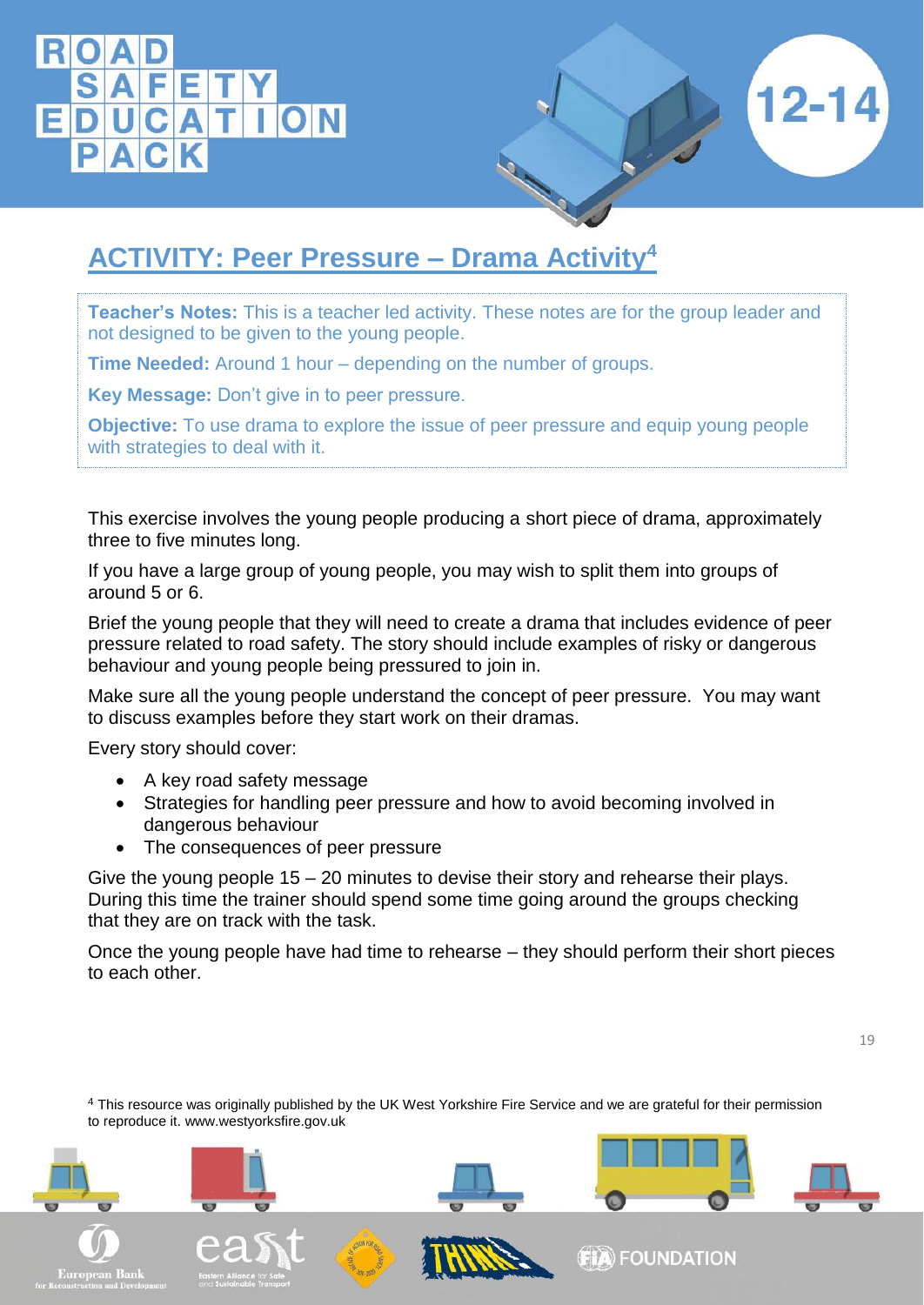#### **RO** SAFEITY<br>DUCATION E  $|\mathbf{C}|$  $\overline{\mathsf{K}}$ P A



### **Peer Pressure – Drama Activity (Cont.)**

After watching each of the dramas, you may want to discuss the following points:

- What was the risky behaviour that caused the problem?
- What type of peer pressure was evident?
- Were friendships/relationships affected?
- Was there any damage to persons or property? How might these injuries affect each of the characters?
- How could the characters have behaved differently? Could they have changed their behaviour to bring about a better outcome?

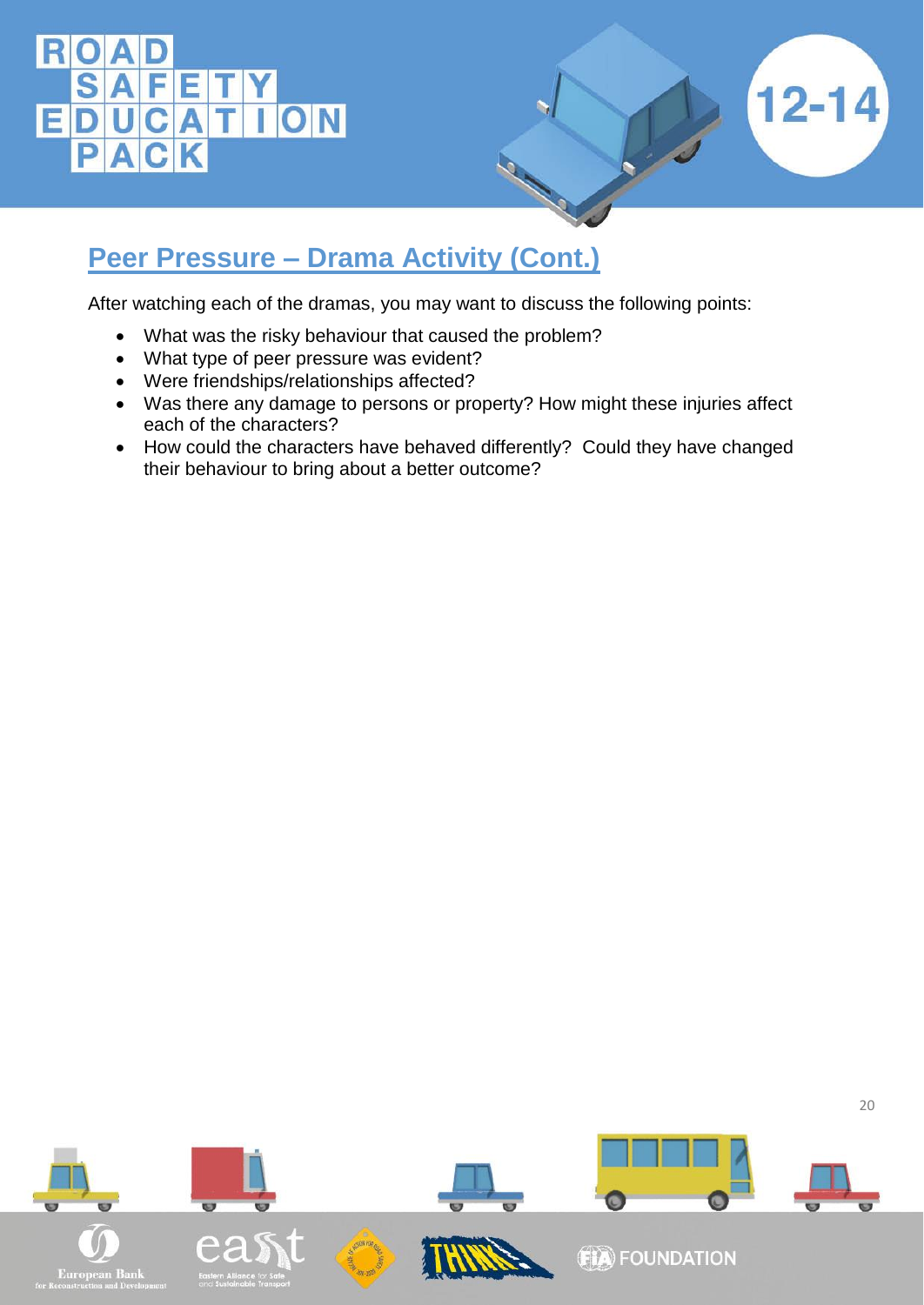

### **HANDOUT: Seatbelts<sup>5</sup>**

Seatbelts save lives: the simple action of belting up has saved more lives than any other road safety intervention in history. Still have an excuse not to wear your seatbelt? Here are some common excuses and why they just aren't right.



<sup>5</sup> This resource was originally published by YOURS / Youth for Road Safety and we are grateful for their permission to reproduce it. www.youthforroadsafety.org

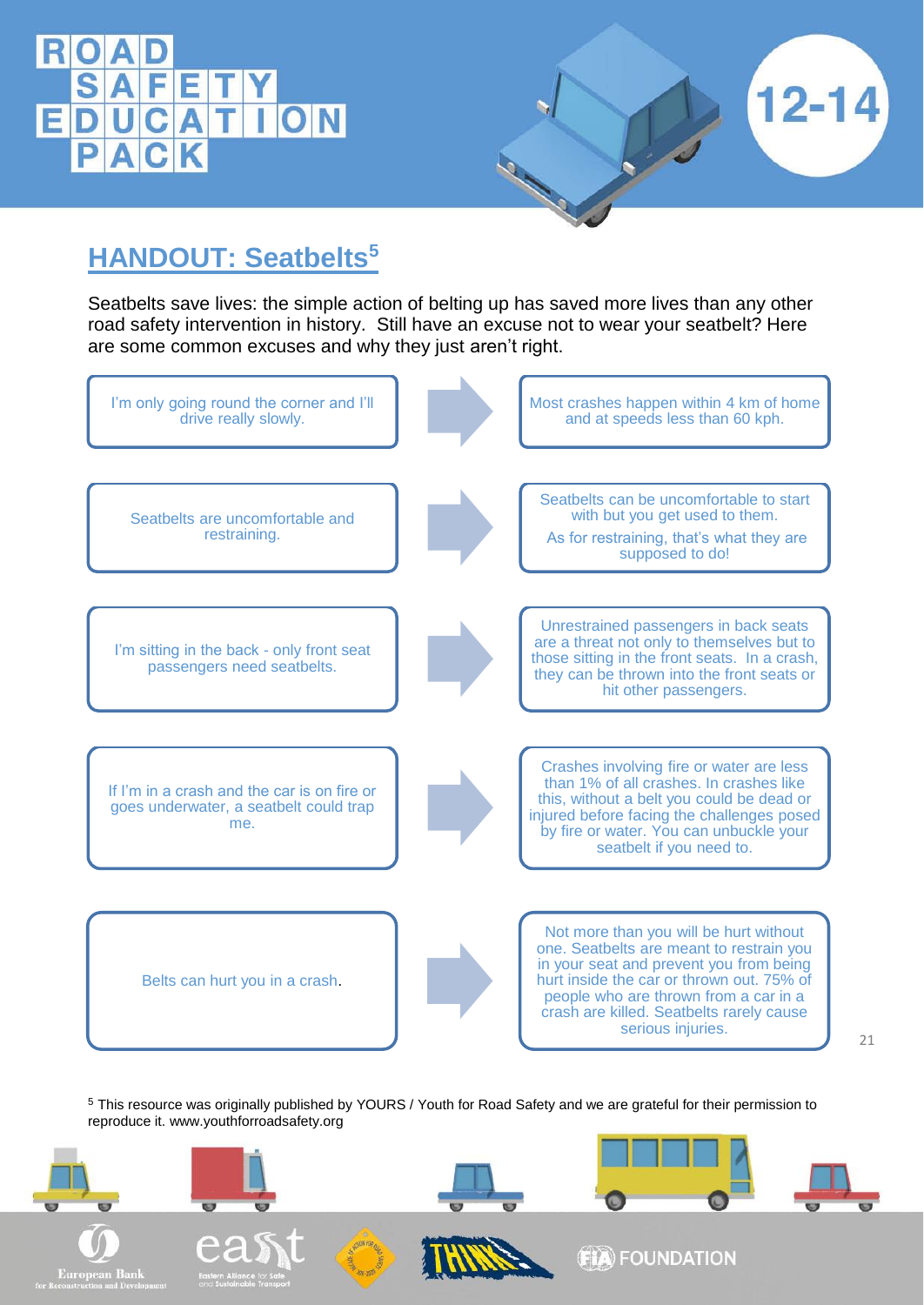### DUCATI ON E



### **ACTIVITY: Driver behaviour**

**Teacher's Notes:** This is a teacher led activity. These notes are for the group leader and not designed to be given to the young people. This activity will require internet access.

**Time Needed:** Up to 1 hour.

**Key Message:** Always wear a seat belt. Never use a mobile phone whilst driving. Don't Drink and Drive. Don't speed.

**Objective:** To get young people to research and understand the issues facing young drivers and to help them to develop positive attitudes before they become drivers.

Split the young people into groups and ask them to research a topic related to driver behaviour. You will need internet access for this exercise. Ask each group to prepare a two-minute presentation on their subject. Ideally you will have four groups to cover the following four topics.

- Impaired driving alcohol, drugs, tiredness
- Seat belts
- Speeding
- Distracted driving such as driving while eating or talking on a mobile

They might want to consider the following factors:

- What is the current law in your country? Does it need to be strengthened?
- Road traffic incident statistics
- Road Safety campaigns either in your country or around the world
- How young people can influence the situation?
- How could driver education be improved in this area?

Once the groups are ready – ask each group to give their presentations to the others.

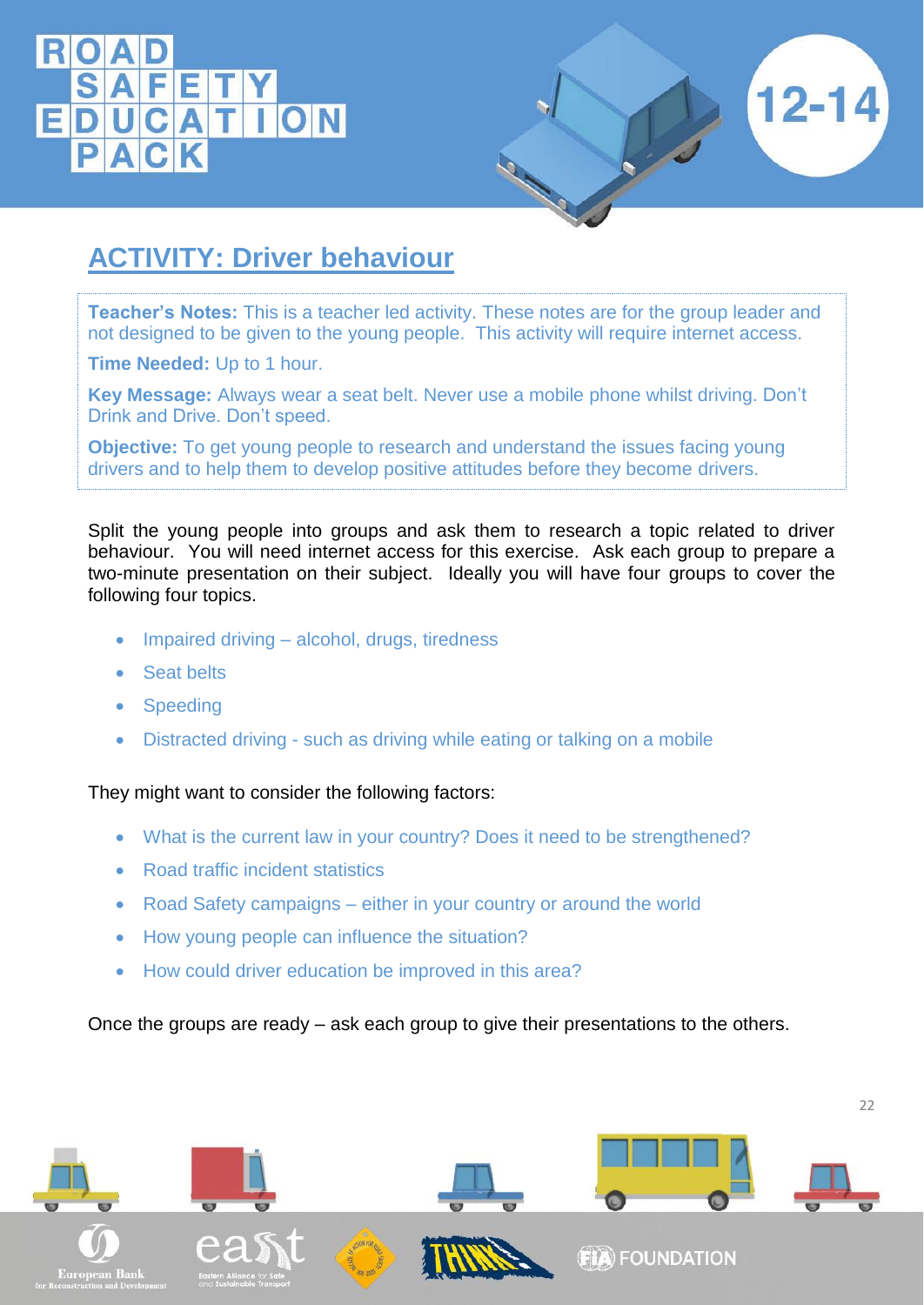

### **ACTIVITY: Safe Driver Survey**

**Teacher's Notes:** This is a teacher led activity. These notes are for the group leader and are not designed to be given to the young people.

**Time Needed:** Around 1 hour for the survey – additional time for the Follow Up activity.

**Key Messages:** Always wear a seat belt. Never use a mobile phone whilst driving.

**Objective:** To get the young people to observe the traffic first hand and think about safe and unsafe driver behaviour.

This activity involves taking young people to a local road junction, in small groups, to observe traffic for 20 minutes and to think about safe driver behaviour. This is important as it is crucial that messages about safe driving are taught to young people before they learn to drive.

Choose a road or junction where there is a safe place for young people to stand and where there is a steady flow of traffic.

Before you set off, talk about what you might see and suggest that they look out for some of the following hazardous behaviours:

- Drivers not wearing seat belts
- Passengers not wearing seat belts
- Drivers using mobile phones
- Dangerous driving i.e. not stopping at junctions, cars in the wrong lane or speeding

It may be best to focus on one or two issues. The group should devise a tally sheet to record their data whilst carrying out the survey.

#### **After the survey**

Bring the group(s) back together and get them to report on their findings. They should analyse their data – for example, what percentage of drivers were / weren't wearing their seat belt? You could get them to present their findings as graphs or charts.

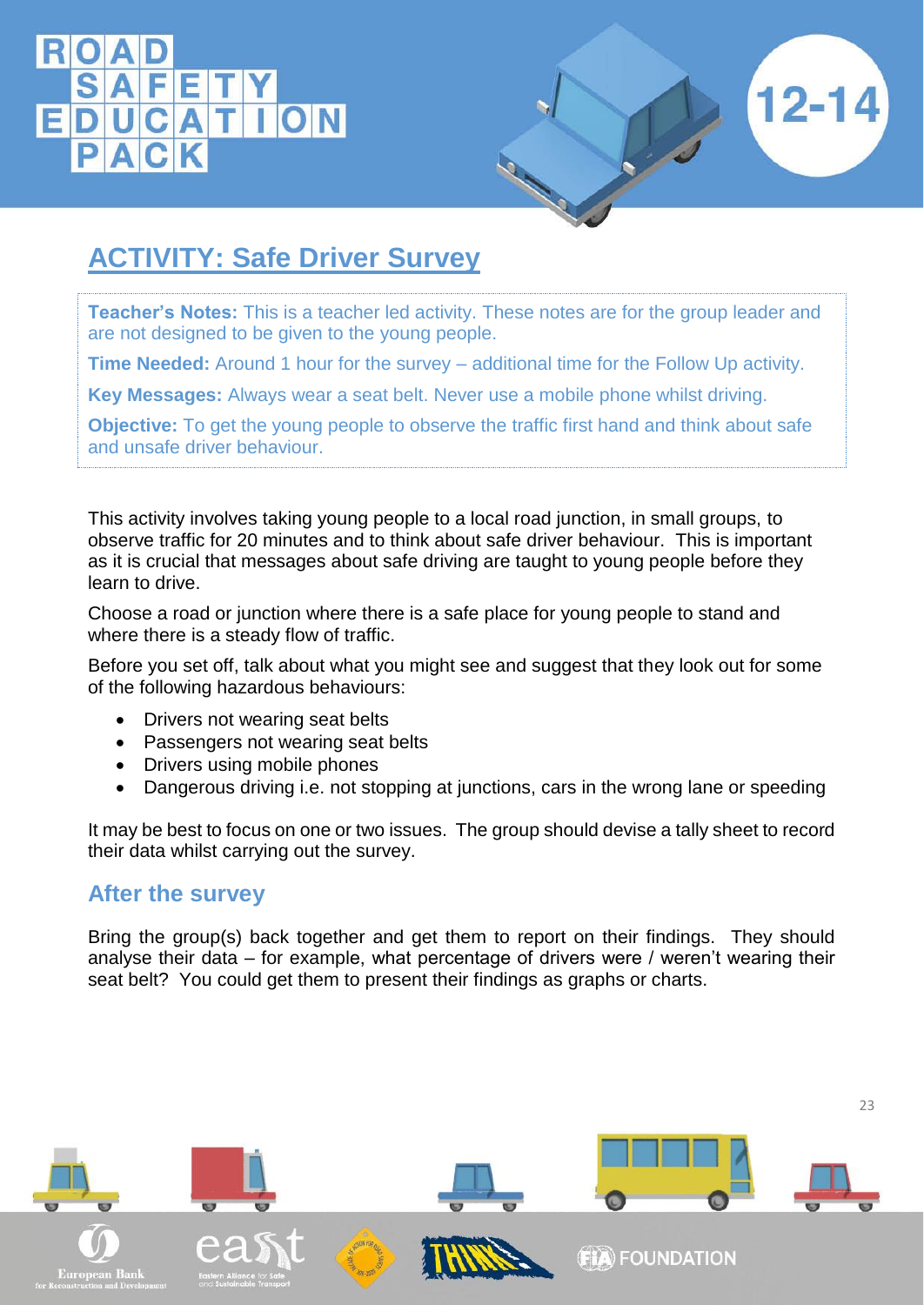



### **Safe Driver Survey (cont.)**

### **Follow up project**

You can follow up this exercise by asking them to devise a campaign to encourage drivers to wear seat belts, or not to use mobiles whilst driving.

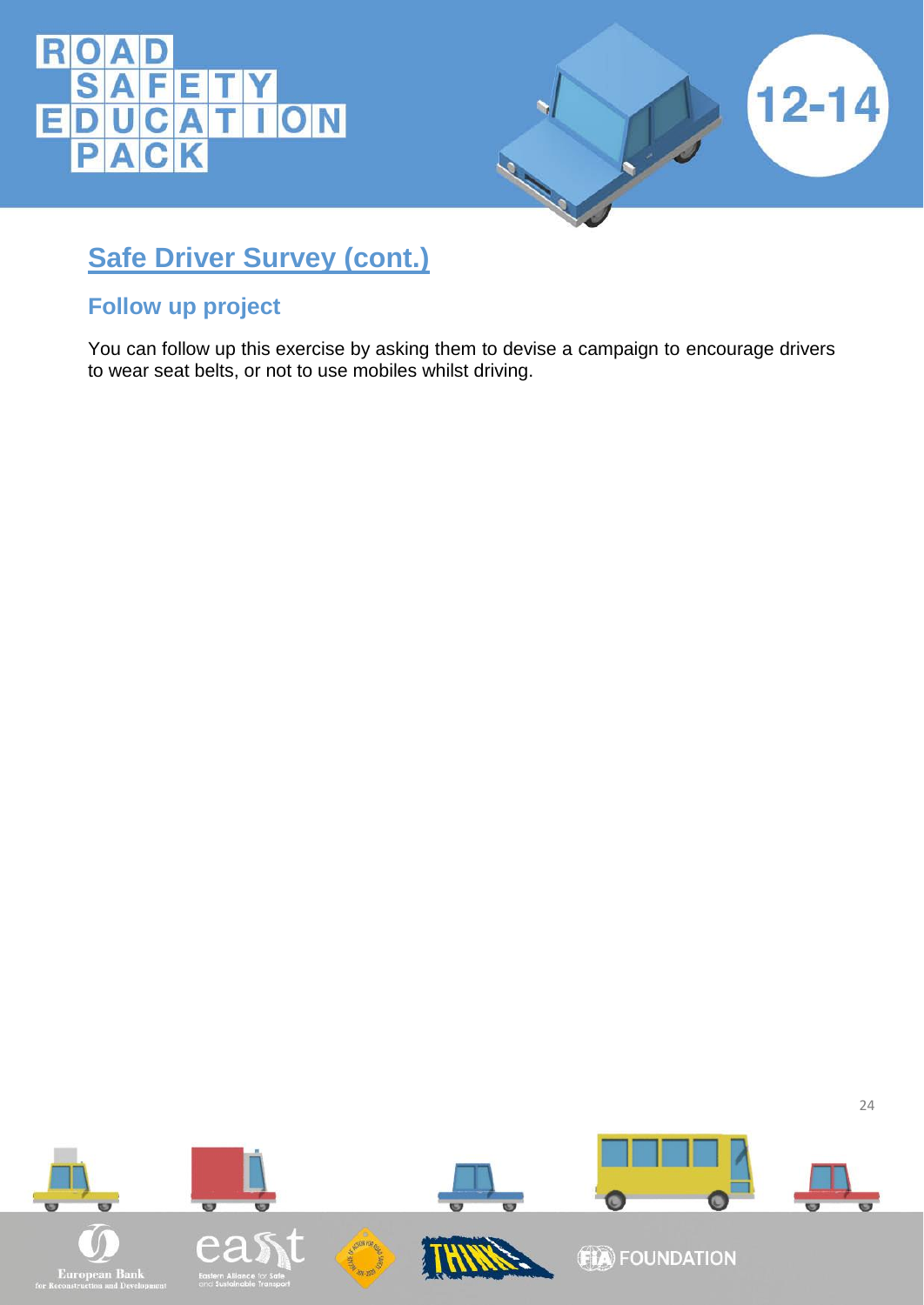

### **ACTIVITY: Devise a Pledge Card<sup>6</sup>**

**Teacher's Notes:** This is a teacher led activity. These notes are for the group leader and not designed to be given to the young people.

**Time Needed:** 45 minutes.

**Key Message:** To be decided by the young people.

**Objective:** To get young people to consider key road safety messages and to understand how their own behaviour can help to keep them safe.

This is a group activity to create a road safety pledge card or poster. The idea is that the whole group discusses and commits to road safety rules and then creates a pledge card to sign.

Let the group come up with its own list of rules or pledges. This should be done through group discussion. Suggest they limit their pledges to between 5 and 8, to challenge them to think about which are the most important issues.

Once the young people have decided their pledges, they should design individual cards to sign, or create a large group poster that they can all sign together.

Below is a sample pledge card.



<sup>6</sup> This activity is adapted from a resource originally published by YOURS / Youth for Road Safety and we are grateful for their permission to reproduce it. www.youthforroadsafety.org

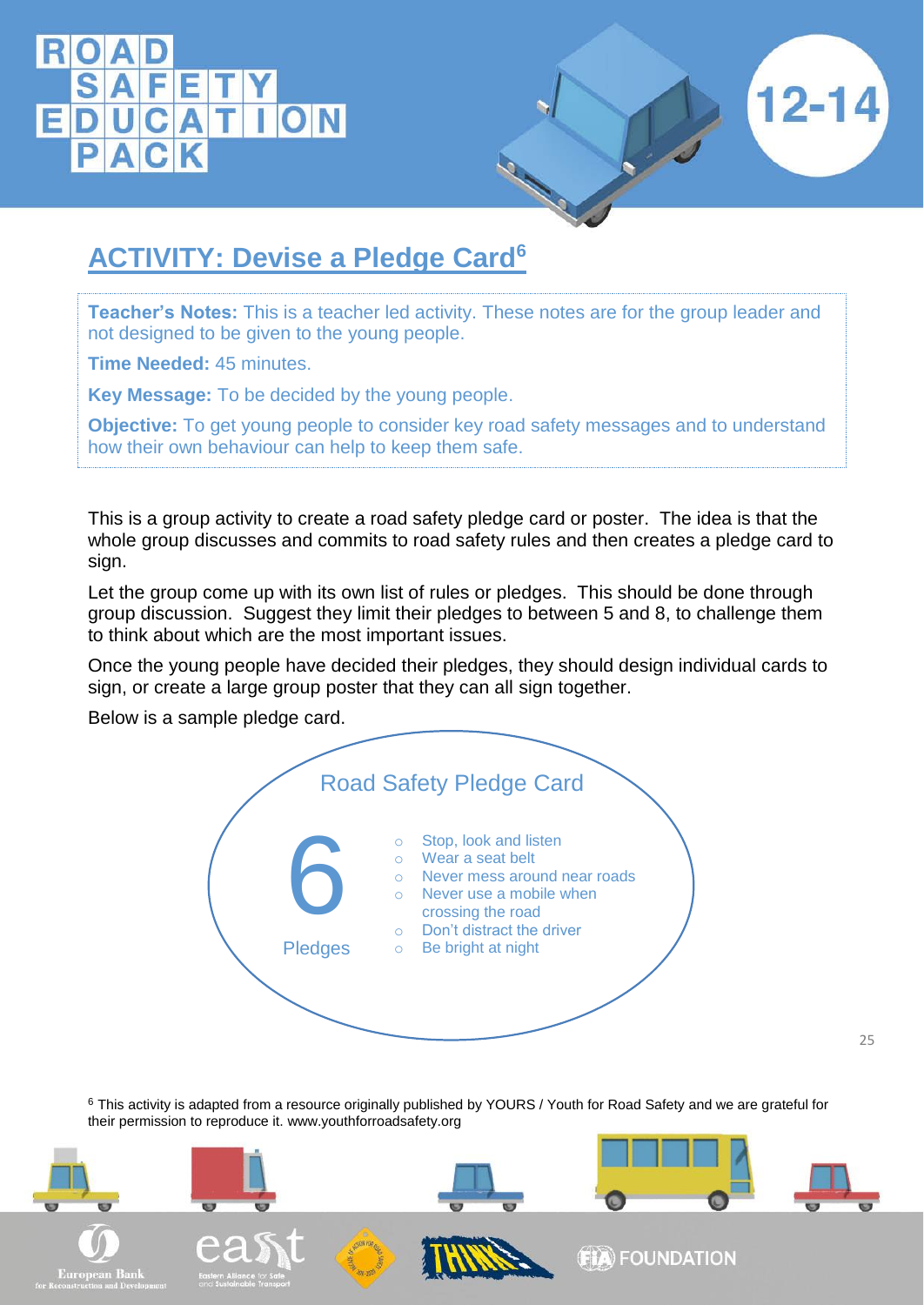# UCAT



Dear Parent

Your child has been learning about road safety as part of a project to reduce the number of road casualties.

The young people have been taking part in a range of activities including discussions, creative projects and practical exercises.

These activities have been teaching them how to keep safe around roads and have focused on the following messages:

> **Be alert and always look for hazards. Don't take risks around roads. Road safety is for everyone. Avoid peer pressure. Always wear a seat belt.**

As young people get older, they have more independence than small children. In addition, teenagers have a tendency to take more risks, overestimate their abilities and be influenced by their peers to push the boundaries of safe behaviour. As a result, this age group is one of those at the highest risk on roads.

This project gets young people to appreciate the importance of good behaviour around roads, increase their ability to assess hazards and helps them to recognise and resist peer pressure.

As a parent you are a role model for your child. Please reinforce these road safety messages at every opportunity by setting a good example through your own actions. Seeing good behaviour on the road and in the car will help your child learn safety skills and apply these throughout their lives.

Thank you for your support and keep safe!